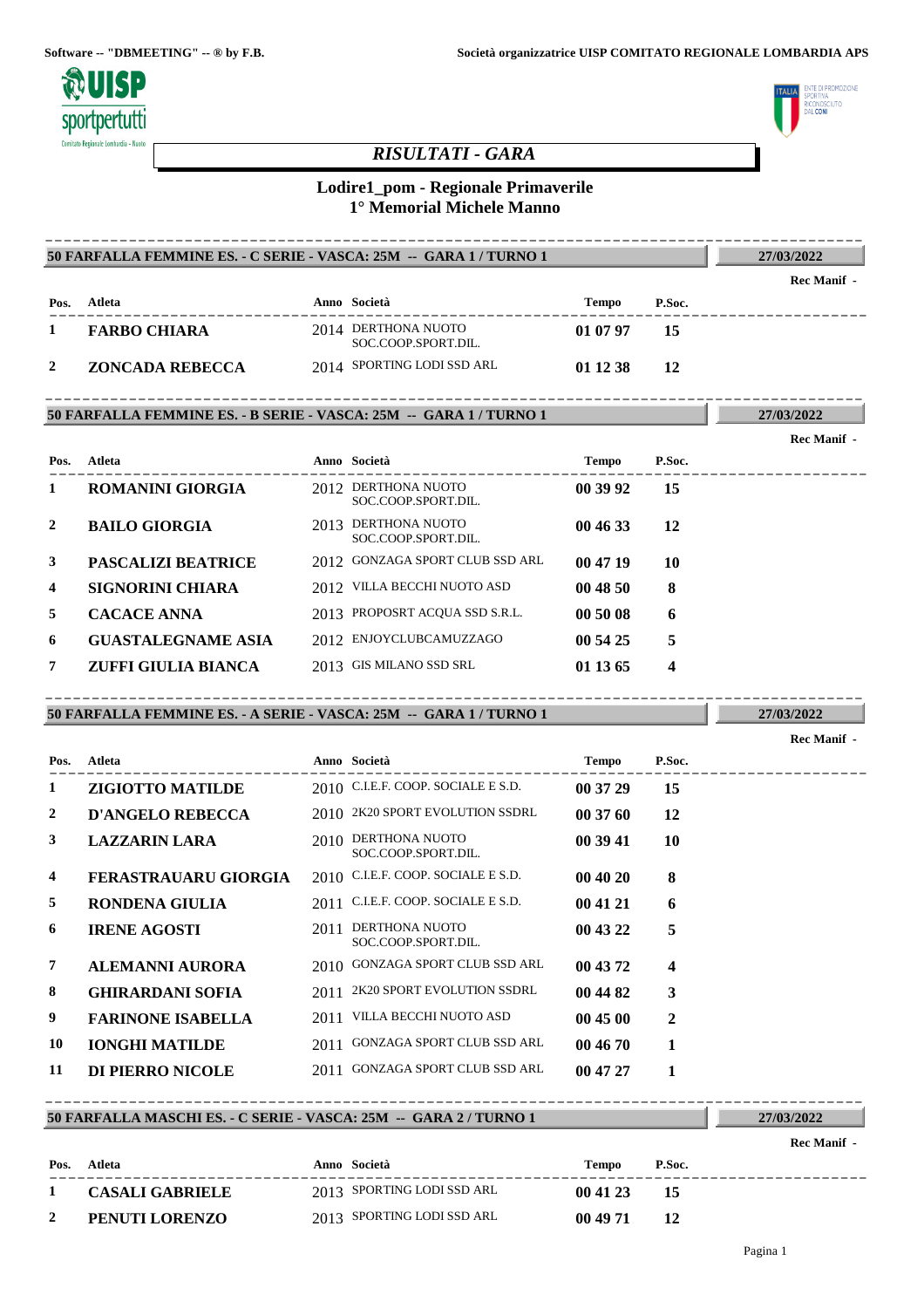### **50 FARFALLA MASCHI ES. - C SERIE - VASCA: 25M -- GARA 2 / TURNO 1** ----------------------------------------------------------------------------------------

# ---------------------------------------------------------------------------------------- **Atleta Anno Società Tempo P.Soc. Pos. 3 POLENGHI MARCO** 2014 **SPORTING LODI SSD ARL 00 54 80 10 FRANCESCO 4 COZZI FEDERICO** 2013 C.I.E.F. COOP. SOCIALE E S.D. **00 56 00 8 5 CAFASSO TYLER** 2013 PROPOSRT ACQUA SSD S.R.L. **00 56 92 6 6 CALONI GABRIELE** 2013 GIS MILANO SSD SRL **00 57 22 5 7 MILANO ENEA** 2013 **DERTHONA NUOTO 01 01 35 4** SOC.COOP.SPORT.DIL. **8 SECCHI MATTIA** 2014 SPORTING LODI SSD ARL **01 03 21 3 9 SCOTELLA MICHELE** 2014 GIS MILANO SSD SRL **01 04 73 2** 2013 DERTHONA NUOTO SOC.COOP.SPORT.DIL. **10 MULIERE MATTIA** 2013 DERTHONA NUOTO **105 09 1 11 MARTELLO PIETRO CARLO** 2013 **DERTHONA NUOTO 01 06 02 1** SOC.COOP.SPORT.DIL. **12 PIAZZA RICCARDO** 2014 GIS MILANO SSD SRL **01 06 28 1 13 BERTOCCHI DIEGO** 2014 **DERTHONA NUOTO 01 13 79 1** SOC.COOP.SPORT.DIL.

### **50 FARFALLA MASCHI ES. - B SERIE - VASCA: 25M -- GARA 2 / TURNO 1** ----------------------------------------------------------------------------------------

|                         |                         |      |                                                     |          |        | Rec Manif - |
|-------------------------|-------------------------|------|-----------------------------------------------------|----------|--------|-------------|
| Pos.                    | Atleta                  |      | Anno Società                                        | Tempo    | P.Soc. |             |
| 1                       | <b>GABRIELE BORIN</b>   | 2011 | DERTHONA NUOTO<br>SOC.COOP.SPORT.DIL.               | 00 38 50 | 15     |             |
| 2                       | <b>ANTONELLI MARTYN</b> | 2011 | GONZAGA SPORT CLUB SSD ARL                          | 00 38 92 | 12     |             |
| 3                       | <b>ALFREDO PIGOLI</b>   | 2011 | DERTHONA NUOTO<br>SOC.COOP.SPORT.DIL.               | 00 39 24 | 10     |             |
| $\overline{\mathbf{4}}$ | <b>RUOCCO DIEGO</b>     | 2011 | DERTHONA NUOTO<br>SOC.COOP.SPORT.DIL.               | 00 42 55 | 8      |             |
| 5                       | VIERU ALESSANDRO        | 2011 | CENTRO SPORTIVO DI CORSICO -<br><b>AICSPORT SSD</b> | 005569   | 6      |             |

### **50 FARFALLA MASCHI ES. - A SERIE - VASCA: 25M -- GARA 2 / TURNO 1** ----------------------------------------------------------------------------------------

| Pos.           | Atleta                                     |      | Anno Società                                             | <b>Tempo</b> | P.Soc. |  |
|----------------|--------------------------------------------|------|----------------------------------------------------------|--------------|--------|--|
| 1              | <b>SANSONI DAVIDE</b>                      |      | 2009 C.I.E.F. COOP. SOCIALE E S.D.                       | 00 30 20     | 15     |  |
| $\overline{2}$ | <b>MATTIA AFFRICANO</b>                    |      | 2010 DERTHONA NUOTO<br>SOC.COOP.SPORT.DIL.               | 00 31 63     | 12     |  |
| 3              | <b>FRANCESCO FARBO</b>                     |      | 2010 DERTHONA NUOTO<br>SOC.COOP.SPORT.DIL.               | 003263       | 10     |  |
| $\overline{4}$ | <b>BOVA CHRISTIAN</b>                      |      | 2009 A.P. PADANA SSDRL                                   | 00 33 92     | 8      |  |
| 5              | <b>NASSAR ESLAM</b>                        |      | 2009 CENTRO SPORTIVO DI CORSICO -<br><b>AICSPORT SSD</b> | 00 34 56     | 6      |  |
| 6              | <b>ALEXANDRU OCTAVIAN</b><br><b>SERETI</b> | 2010 | DERTHONA NUOTO<br>SOC.COOP.SPORT.DIL.                    | 00 36 92     | 5      |  |
| 7              | <b>VERGARO ANDRE'</b>                      |      | 2010 GONZAGA SPORT CLUB SSD ARL                          | 00 38 74     | 4      |  |
| 8              | <b>SPAIRANI LORENZO</b>                    |      | 2009 CENTRO SPORTIVO DI CORSICO -<br><b>AICSPORT SSD</b> | 00 39 07     | 3      |  |
| 9              | <b>ERRIQUEZ MATTIA</b>                     |      | 2010 C.I.E.F. COOP. SOCIALE E S.D.                       | 00 40 93     | 2      |  |
| 10             | <b>CLERI FEDERICO</b>                      |      | 2010 SPORTING LODI SSD ARL                               | 00 44 38     | 1      |  |

Pagina 2

### **Rec Manif -**

**27/03/2022**

**27/03/2022**

**27/03/2022**

**Rec Manif -**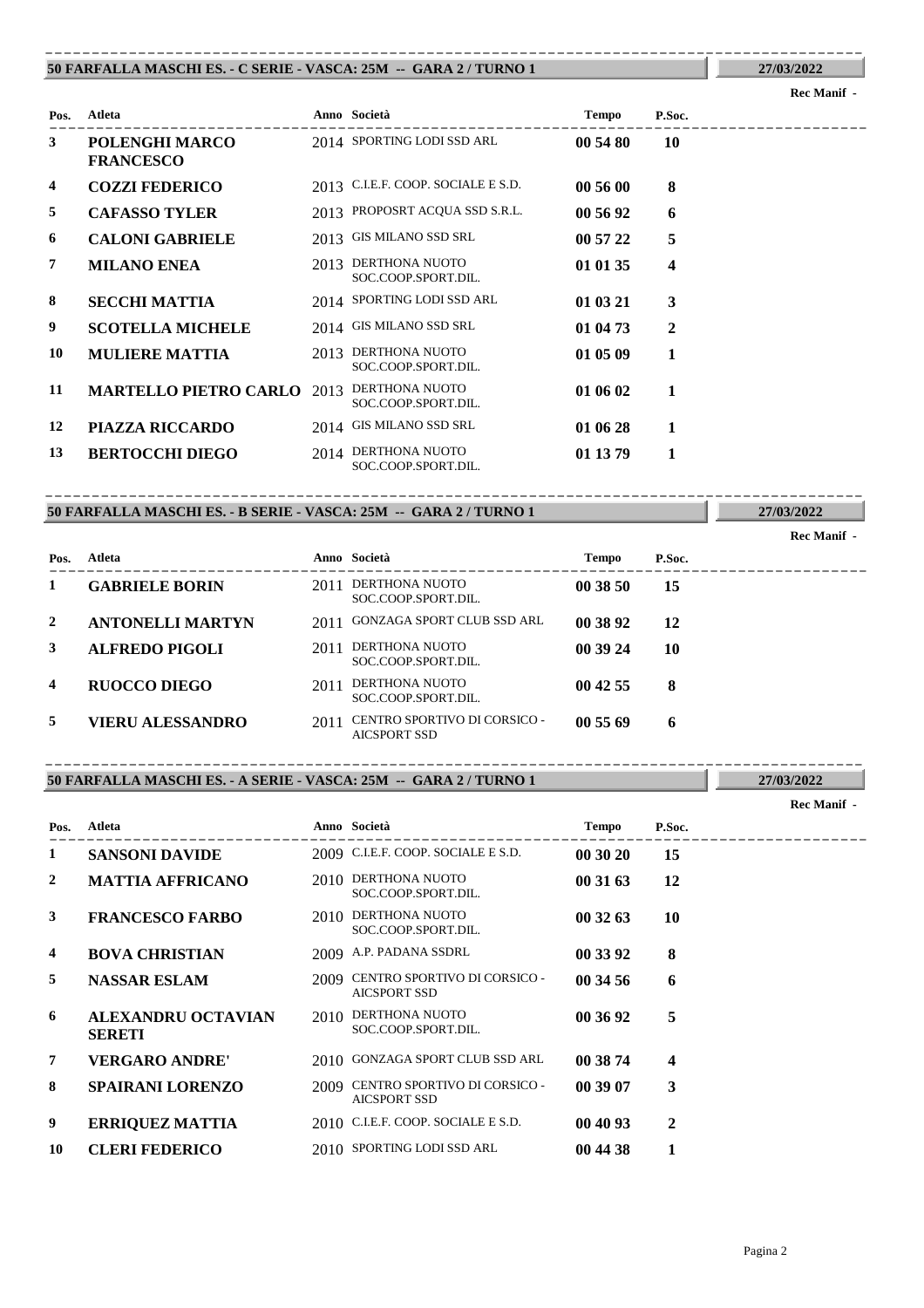### **50 DORSO FEMMINE ES. - C SERIE - VASCA: 25M -- GARA 3 / TURNO 1** ----------------------------------------------------------------------------------------

|              |                           |                                                  |              |        | <b>Rec Manif</b> - |
|--------------|---------------------------|--------------------------------------------------|--------------|--------|--------------------|
| Pos.         | Atleta                    | Anno Società                                     | <b>Tempo</b> | P.Soc. |                    |
| $\mathbf 1$  | <b>MAZZOTTA GRETA</b>     | 2014 DERTHONA NUOTO<br>SOC.COOP.SPORT.DIL.       | 00 56 14     | 15     |                    |
| $\mathbf{2}$ | <b>ZONCADA REBECCA</b>    | 2014 SPORTING LODI SSD ARL                       | 01 01 39     | 12     |                    |
| 3            | PASSIMODO GIADA           | 2014 GIS MILANO SSD SRL                          | 01 01 66     | 10     |                    |
| 4            | QUINTILIANI VALENTINA     | 2015 GIS MILANO SSD SRL                          | 01 02 13     | 8      |                    |
| 5            | <b>MARESCA MATILDA</b>    | 2014 SSD SRL POLISPORTIVA SAN<br><b>GIULIANO</b> | 01 04 47     | 6      |                    |
| 6            | <b>SCOGNAMIGLIO ELENA</b> | 2014 SPORTING LODI SSD ARL                       | 01 08 76     | 5      |                    |
| 7            | <b>MONTRASIO CLOE</b>     | 2014 PROPOSRT ACQUA SSD S.R.L.                   | 01 09 03     | 4      |                    |
| 8            | <b>ALLERI ERICA</b>       | 2014 SPORTING LODI SSD ARL                       | 01 10 35     | 3      |                    |
| 9            | <b>BACIU CAROLINA</b>     | 2014 SSD SRL POLISPORTIVA SAN<br><b>GIULIANO</b> | 01 15 26     | 2      |                    |

### **50 DORSO FEMMINE ES. - B SERIE - VASCA: 25M -- GARA 3 / TURNO 1** ----------------------------------------------------------------------------------------

**27/03/2022**

|      |                                                |                                            |              |              | <b>Rec Manif -</b> |
|------|------------------------------------------------|--------------------------------------------|--------------|--------------|--------------------|
| Pos. | <b>Atleta</b>                                  | Anno Società                               | <b>Tempo</b> | P.Soc.       |                    |
| 1    | <b>LINDA AFFRICANO</b>                         | 2012 DERTHONA NUOTO<br>SOC.COOP.SPORT.DIL. | 00 40 78     | 15           |                    |
| 2    | <b>LOSA MARGHERITA</b>                         | 2012 C.I.E.F. COOP. SOCIALE E S.D.         | 00 44 97     | 12           |                    |
| 3    | <b>GARLEANU SARA ANA</b><br><b>MARIA</b>       | 2012 DERTHONA NUOTO<br>SOC.COOP.SPORT.DIL. | 00 46 34     | 10           |                    |
| 4    | PIGOZZO GINEVRA                                | 2013 GIS MILANO SSD SRL                    | 00 49 68     | 8            |                    |
| 5    | <b>DRAGOTI ILENIA</b>                          | 2013 DERTHONA NUOTO<br>SOC.COOP.SPORT.DIL. | 00 50 55     | 6            |                    |
| 6    | <b>ILLIANI VITTORIA</b>                        | 2013 DERTHONA NUOTO<br>SOC.COOP.SPORT.DIL. | 00 50 64     | 5            |                    |
| 7    | <b>FUMAGALLI VITTORIA</b><br><b>ELISABETTA</b> | 2013 PROPOSRT ACQUA SSD S.R.L.             | 00 51 49     | 4            |                    |
| 8    | <b>ROSCIGNO GINEVRA</b>                        | 2012 A.P. PADANA SSDRL                     | 00 52 12     | 3            |                    |
| 9    | <b>TONETTI CAMILLA</b>                         | 2013 C.I.E.F. COOP. SOCIALE E S.D.         | 00 55 19     | $\mathbf{2}$ |                    |
| 10   | <b>GANGAROSSA BEATRICE</b><br><b>EMANUELA</b>  | 2013 S.S.D. BELEZA SRL                     | 00 57 16     | $\mathbf{1}$ |                    |
| 11   | <b>MARONE ROSANNA</b>                          | 2012 S.S.D. BELEZA SRL                     | 00 58 29     | 1            |                    |
| 12   | <b>STRIGNANO FEDERICA</b>                      | 2012 PROPOSRT ACQUA SSD S.R.L.             | 00 59 40     | 1            |                    |
| 13   | <b>CITINO EMMA</b>                             | 2012 PROPOSRT ACQUA SSD S.R.L.             | 01 00 07     | 1            |                    |
| 14   | <b>BALCONI EMMA</b>                            | 2013 GIS MILANO SSD SRL                    | 01 02 41     | 1            |                    |
| 15   | <b>SIMONELLI ROSSELLA</b>                      | 2013 DERTHONA NUOTO<br>SOC.COOP.SPORT.DIL. | 01 03 08     | 1            |                    |
| 16   | <b>GIOPRGI IRENE</b>                           | 2013 DERTHONA NUOTO<br>SOC.COOP.SPORT.DIL. | 01 05 54     | 1            |                    |

### **50 DORSO FEMMINE ES. - A SERIE - VASCA: 25M -- GARA 3 / TURNO 1** ----------------------------------------------------------------------------------------

### ---------------------------------------------------------------------------------------- **Atleta Anno Società Tempo P.Soc. Pos. Rec Manif - 1 CAIRATI SARA** 2010 C.I.E.F. COOP. SOCIALE E S.D. **00 36 43 15** DERTHONA NUOTO **2 DRAGOTI VIRGINIA** 2010 **00 36 71 12** SOC.COOP.SPORT.DIL. **3 IONGHI MATILDE** 2011 GONZAGA SPORT CLUB SSD ARL **00 42 21 10 4 ALEMANNI AURORA** 2010 GONZAGA SPORT CLUB SSD ARL **00 43 84 8**

**27/03/2022**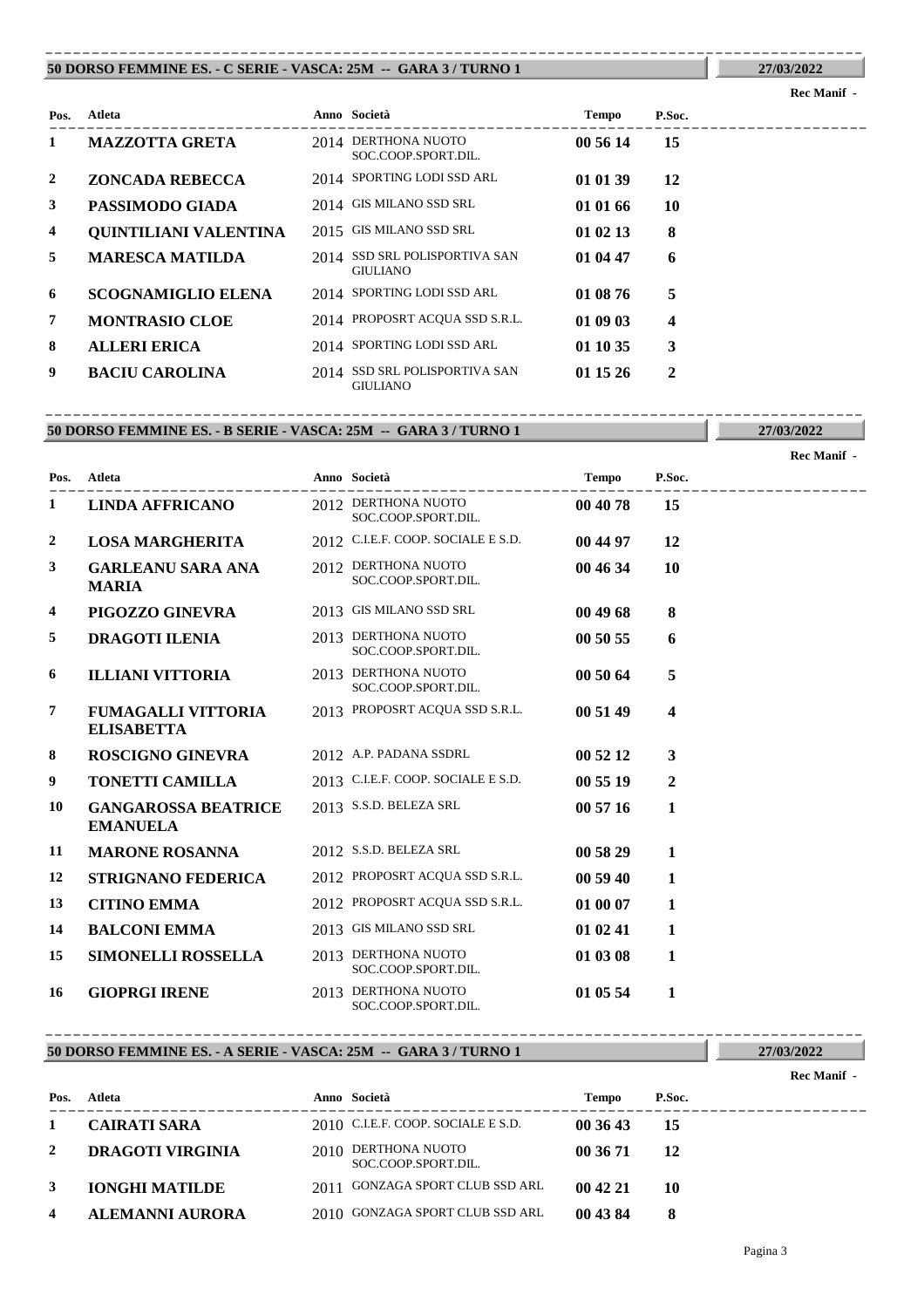### **50 DORSO FEMMINE ES. - A SERIE - VASCA: 25M -- GARA 3 / TURNO 1** ----------------------------------------------------------------------------------------

| Pos. | <b>Atleta</b>                                             |      | Anno Società                                        | Tempo    | P.Soc.       |  |
|------|-----------------------------------------------------------|------|-----------------------------------------------------|----------|--------------|--|
| 5    | <b>AGNESINA GIULIA</b>                                    |      | 2011 VILLA BECCHI NUOTO ASD                         | 00 43 85 | 6            |  |
| 6    | CERIOTTI GINEVRA MARIA 2011 C.I.E.F. COOP. SOCIALE E S.D. |      |                                                     | 00 43 91 | 5            |  |
| 7    | <b>SPINELLI VITTORIA</b>                                  |      | 2010 GONZAGA SPORT CLUB SSD ARL                     | 004533   | 4            |  |
| 8    | OTTOLINA ANNA                                             | 2011 | CENTRO SPORTIVO DI CORSICO -<br><b>AICSPORT SSD</b> | 00 45 42 | 3            |  |
| 9    | <b>DEBLASI ALICE</b>                                      | 2011 | VILLA BECCHI NUOTO ASD                              | 00 46 08 | $\mathbf{2}$ |  |
| 10   | <b>MALVESTITI EMMA</b>                                    | 2011 | ENJOYCLUBCAMUZZAGO                                  | 00 46 09 | 1            |  |
| 11   | <b>DURANTE AMANDA</b>                                     | 2011 | ENJOYCLUBCAMUZZAGO                                  | 004650   | 1            |  |
| 12   | <b>BUONGIORNO GIORGIA</b>                                 | 2011 | S.S.D. BELEZA SRL                                   | 00 48 39 | 1            |  |
| 13   | <b>ALBERTELLI FRANCESCA</b>                               | 2010 | DERTHONA NUOTO<br>SOC.COOP.SPORT.DIL.               | 00 48 78 | 1            |  |
| 14   | <b>KACORRI MEGAN</b>                                      |      | 2010 VILLA BECCHI NUOTO ASD                         | 00 50 72 | 1            |  |
| 15   | <b>CARACCIOLO AURORA</b>                                  | 2011 | ENJOYCLUBCAMUZZAGO                                  | 00 52 30 | 1            |  |
| 16   | <b>MASTRIA FLAMINIA</b>                                   | 2011 | <b>GIS MILANO SSD SRL</b>                           | 00 54 48 | 1            |  |
| 17   | <b>BURRONI FRANCESCA</b>                                  | 2011 | DERTHONA NUOTO<br>SOC.COOP.SPORT.DIL.               | 00 56 99 | 1            |  |

### **50 DORSO MASCHI ES. - C SERIE - VASCA: 25M -- GARA 4 / TURNO 1** ----------------------------------------------------------------------------------------

---------------------------------------------------------------------------------------- **Atleta Anno Società Tempo P.Soc. Pos. CAFASSO TYLER** 2013 PROPOSRT ACQUA SSD S.R.L. **00 45 28 15 PAGANELLI IVAN** 2013 SPORTING LODI SSD ARL **00 51 40 12 CESANA RICCARDO** 2013 GIS MILANO SSD SRL **00 51 67 10 RIATTI GABRIELE** 2014 SPORTING LODI SSD ARL **00 51 89 8 MULIERE MATTIA** 2013 **DERTHONA NUOTO 65 52 6** SOC.COOP.SPORT.DIL. **TEOLDI RICCARDO** 2014 GIS MILANO SSD SRL **01 00 20 5 LAVAGNA PIERGIORGO** 2014 GIS MILANO SSD SRL **01 00 25 4 MONCALVI MZRCO** 2013 **DERTHONA NUOTO 01 01 36 3** SOC.COOP.SPORT.DIL. **PICCINNI RICCARDO** 2015 PROPOSRT ACQUA SSD S.R.L. **01 01 41 2 DE MARCHI LUCA** 2013 SSD SRL POLISPORTIVA SAN **01 01 77 1** GIULIANO **SALAS SANCEZ GIANCARLO** 2013 GIS MILANO SSD SRL **01 02 12 1 BERETTA LEONARDO** 2013 PROPOSRT ACQUA SSD S.R.L. **01 02 64 1 PARISI TOMMASO** 2013 SPORTING LODI SSD ARL **01 03 25 1 RANGHETTI MATTIA** 2014 PROPOSRT ACQUA SSD S.R.L. **01 04 32 1 ORSINI EDOARDO** 2014 SPORTING LODI SSD ARL **01 06 30 1 BERTOCCHI DIEGO** 2014 **DERTHONA NUOTO 01 07 13 1** SOC.COOP.SPORT.DIL. SSD SRL POLISPORTIVA SAN **17 STRADA KRISTIAN** 2014 **01 08 01 1** GIULIANO **GURRIERI GIOVANNI** 2014 SSD SRL POLISPORTIVA SAN **01 11 39 1** GIULIANO **SACCO PROILA TOMMASO** 2013 SSD SRL POLISPORTIVA SAN **01 15 38 1** 

GIULIANO

**20 BRUGALI ALESSANDRO** 2014 SSD SRL POLISPORTIVA SAN **01 22 39 1** GIULIANO

# **27/03/2022**

**Rec Manif -** 

**27/03/2022**

**Rec Manif -**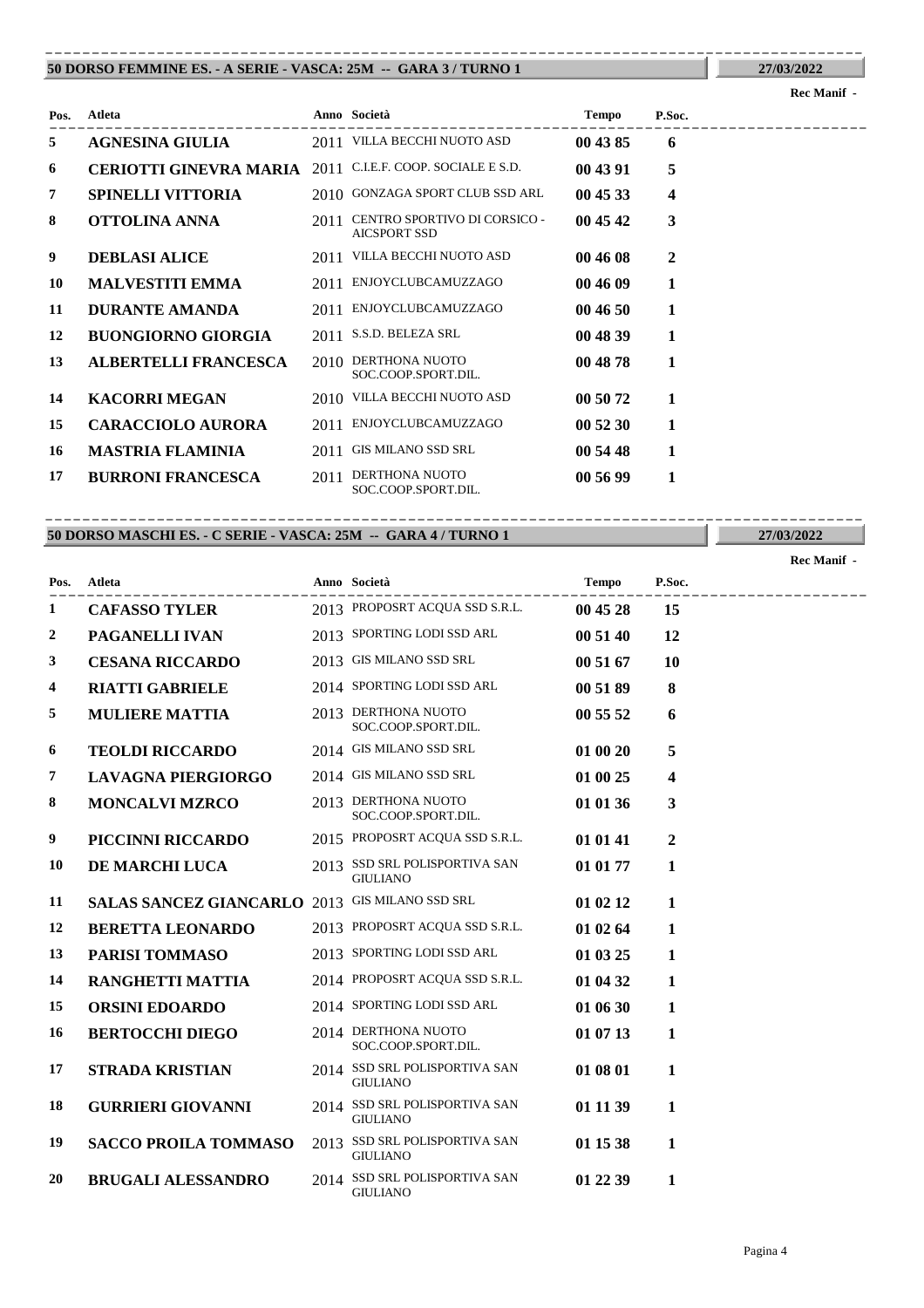### **50 DORSO MASCHI ES. - B SERIE - VASCA: 25M -- GARA 4 / TURNO 1** ----------------------------------------------------------------------------------------

| Pos.         | <b>Atleta</b>               |      | Anno Società                                        | <b>Tempo</b> | P.Soc.       |  |
|--------------|-----------------------------|------|-----------------------------------------------------|--------------|--------------|--|
| 1            | <b>ANTONELLI MARTYN</b>     |      | 2011 GONZAGA SPORT CLUB SSD ARL                     | 00 37 99     | 15           |  |
| $\mathbf{2}$ | <b>PUNZI THOMAS</b>         |      | 2011 C.I.E.F. COOP. SOCIALE E S.D.                  | 00 42 78     | 12           |  |
| 3            | <b>NOVELLI GIORGIO</b>      | 2011 | DERTHONA NUOTO<br>SOC.COOP.SPORT.DIL.               | 00 43 79     | 10           |  |
| 4            | <b>ABERTELLI PIETRO</b>     |      | 2012 DERTHONA NUOTO<br>SOC.COOP.SPORT.DIL.          | 00 44 20     | 8            |  |
| 5            | <b>BORDON TOMMASO</b>       | 2011 | DERTHONA NUOTO<br>SOC.COOP.SPORT.DIL.               | 00 45 74     | 6            |  |
| 6            | <b>CRIPPA LORENZO</b>       | 2011 | ENJOYCLUBCAMUZZAGO                                  | 00 47 24     | 5            |  |
| 7            | <b>OSNAGHI CHRISTIAN</b>    |      | 2012 C.I.E.F. COOP. SOCIALE E S.D.                  | 00 49 48     | 4            |  |
| 8            | <b>FORFORI LORENZO ILIR</b> | 2011 | CENTRO SPORTIVO DI CORSICO -<br><b>AICSPORT SSD</b> | 00 50 95     | 3            |  |
| 9            | <b>SOKHAL ADAM</b>          |      | 2012 C.I.E.F. COOP. SOCIALE E S.D.                  | 00 51 11     | $\mathbf{2}$ |  |
| 10           | <b>MOZZATI MATTEO</b>       |      | 2011 ENJOYCLUBCAMUZZAGO                             | 00 51 97     | 1            |  |
| 11           | <b>FREZZATO FILIPPO</b>     |      | 2012 DERTHONA NUOTO<br>SOC.COOP.SPORT.DIL.          | 00 51 98     | 1            |  |
| 12           | <b>GANDOLFO LUCA</b>        |      | 2012 DERTHONA NUOTO<br>SOC.COOP.SPORT.DIL.          | 00 52 21     | 1            |  |
| 13           | ZACCHIA MATTIA              | 2011 | CENTRO SPORTIVO DI CORSICO -<br><b>AICSPORT SSD</b> | 00 53 26     | 1            |  |
| 14           | <b>MOLINARO GABRIELE</b>    | 2011 | PROPOSRT ACQUA SSD S.R.L.                           | 00 54 90     | 1            |  |
| 15           | <b>GABELLINI ALEXANDER</b>  |      | 2012 GIS MILANO SSD SRL                             | 00 54 96     | 1            |  |

## **50 DORSO MASCHI ES. - A SERIE - VASCA: 25M -- GARA 4 / TURNO 1**

**27/03/2022**

**Rec Manif -** 

| Pos. | Atleta                    |      | Anno Società                          | <b>Tempo</b> | P.Soc. |
|------|---------------------------|------|---------------------------------------|--------------|--------|
| 1    | <b>MATTIA AFFRICANO</b>   | 2010 | DERTHONA NUOTO<br>SOC.COOP.SPORT.DIL. | 00 34 47     | 15     |
| 2    | <b>GHIRARDANI FILIPPO</b> |      | 2009 2K20 SPORT EVOLUTION SSDRL       | 00 38 62     | 12     |
| 3    | <b>COZZI RICCARDO</b>     |      | 2009 C.I.E.F. COOP. SOCIALE E S.D.    | 00 39 27     | 10     |
| 4    | <b>VALENTE LUCA</b>       |      | 2010 C.I.E.F. COOP. SOCIALE E S.D.    | 00 39 46     | 8      |
| 5    | <b>ZITO JACOPO</b>        |      | 2010 C.I.E.F. COOP. SOCIALE E S.D.    | 00 40 13     | 6      |
| 6    | D'AMICO LORENZO           |      | 2010 ENJOYCLUBCAMUZZAGO               | 00 40 70     | 5      |
| 7    | <b>VERGARO ANDRE'</b>     |      | 2010 GONZAGA SPORT CLUB SSD ARL       | 00 40 84     | 4      |
| 8    | <b>CORBELLA EDOARDO</b>   |      | 2010 A.P. PADANA SSDRL                | 00 43 18     | 3      |
| 9    | <b>GRIMALDI ANDREA</b>    |      | 2010 A.P. PADANA SSDRL                | 00 43 87     | 2      |

----------------------------------------------------------------------------------------

### **50 RANA FEMMINE ES. - C SERIE - VASCA: 25M -- GARA 5 / TURNO 1** ----------------------------------------------------------------------------------------

|                         |                          |                                            |          |        | Rec Manif - |
|-------------------------|--------------------------|--------------------------------------------|----------|--------|-------------|
| Pos.                    | Atleta                   | Anno Società                               | Tempo    | P.Soc. |             |
| 1                       | <b>STAMPINI MATILDA</b>  | 2014 C.I.E.F. COOP. SOCIALE E S.D.         | 01 04 63 | 15     |             |
| 2                       | PASSIMODO GIADA          | 2014 GIS MILANO SSD SRL                    | 01 10 36 | 12     |             |
| 3                       | <b>BASTIANIN GIORGIA</b> | 2014 GIS MILANO SSD SRL                    | 01 14 94 | 10     |             |
| $\overline{\mathbf{4}}$ | <b>FARBO CHIARA</b>      | 2014 DERTHONA NUOTO<br>SOC.COOP.SPORT.DIL. | 01 21 27 | 8      |             |
| 5                       | <b>TARENZI GIORGIA</b>   | 2014 SPORTING LODI SSD ARL                 | 01 22 17 | h      |             |

**27/03/2022**

# **27/03/2022 Rec Manif -**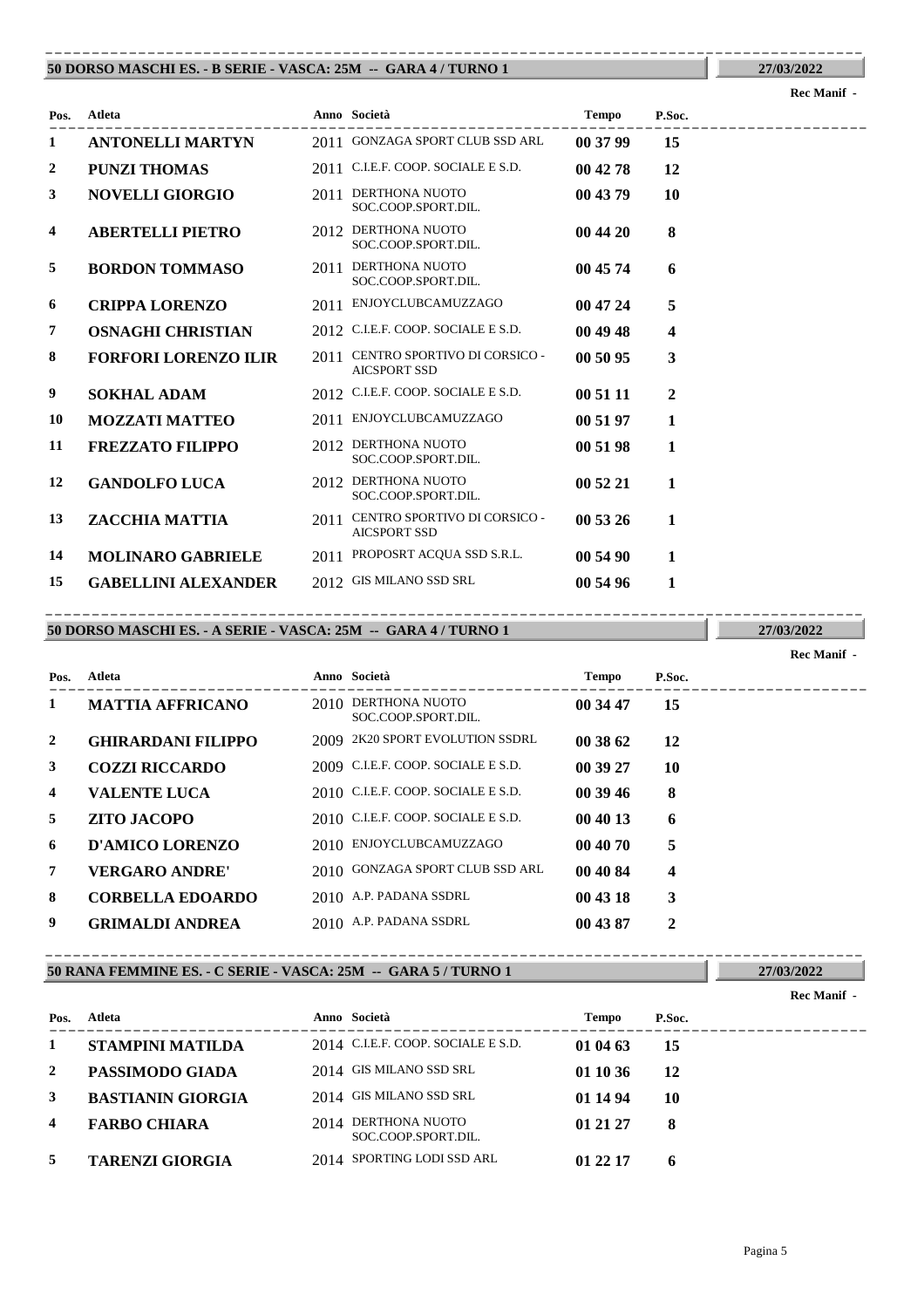### **50 RANA FEMMINE ES. - B SERIE - VASCA: 25M -- GARA 5 / TURNO 1** ----------------------------------------------------------------------------------------

|      |                           |      |                                             |          |              | <b>Rec Manif -</b> |
|------|---------------------------|------|---------------------------------------------|----------|--------------|--------------------|
| Pos. | <b>Atleta</b>             |      | Anno Società                                | Tempo    | P.Soc.       |                    |
| 1    | <b>PASCALIZI BEATRICE</b> |      | 2012 GONZAGA SPORT CLUB SSD ARL             | 00 46 75 | 15           |                    |
| 2    | <b>LOMBARDI GIORGIA</b>   |      | 2012 DERTHONA NUOTO<br>SOC.COOP.SPORT.DIL.  | 00 46 84 | 12           |                    |
| 3    | <b>DEL PORRO MARTINA</b>  |      | 2013 C.I.E.F. COOP. SOCIALE E S.D.          | 00 50 27 | 10           |                    |
| 4    | <b>BRUTO BENEDETTA</b>    |      | 2012 C.I.E.F. COOP. SOCIALE E S.D.          | 00 54 18 | 8            |                    |
| 5    | <b>CACACE ANNA</b>        |      | 2013 PROPOSRT ACQUA SSD S.R.L.              | 00 59 29 | 6            |                    |
| 6    | <b>GUERRA ALICE</b>       |      | 2013 GIS MILANO SSD SRL                     | 01 01 22 | 5            |                    |
| 7    | <b>BAILO GIULIA</b>       |      | 2013 DERTHONA NUOTO<br>SOC.COOP.SPORT.DIL.  | 01 01 24 | 4            |                    |
| 8    | STRIGNANO FEDERICA        |      | 2012 PROPOSRT ACQUA SSD S.R.L.              | 01 02 75 | 3            |                    |
| 9    | <b>CITINO EMMA</b>        |      | 2012 PROPOSRT ACQUA SSD S.R.L.              | 01 03 88 | $\mathbf{2}$ |                    |
| 10   | <b>ROSCIGNO GINEVRA</b>   |      | 2012 A.P. PADANA SSDRL                      | 01 04 46 | 1            |                    |
| 11   | <b>SOLIANI AISHA</b>      |      | 2013 GIS MILANO SSD SRL                     | 01 05 17 | 1            |                    |
| 12   | DI TOMMASSO GIORGIA       | 2013 | DERTHONA NUOTO<br>SOC.COOP.SPORT.DIL.       | 01 05 71 | 1            |                    |
| 13   | <b>COSMELLI FRANCESCA</b> | 2013 | SSD SRL POLISPORTIVA SAN<br><b>GIULIANO</b> | 01 09 39 | 1            |                    |
| 14   | <b>GIOPRGI IRENE</b>      |      | 2013 DERTHONA NUOTO                         | 01 13 09 | 1            |                    |

SOC.COOP.SPORT.DIL.

### **50 RANA FEMMINE ES. - A SERIE - VASCA: 25M -- GARA 5 / TURNO 1** ----------------------------------------------------------------------------------------

**27/03/2022**

**Rec Manif -** 

| Pos.           | Atleta                      |      | Anno Società                                        | <b>Tempo</b> | P.Soc.         |  |
|----------------|-----------------------------|------|-----------------------------------------------------|--------------|----------------|--|
| 1              | <b>D'ANGELO REBECCA</b>     |      | 2010 2K20 SPORT EVOLUTION SSDRL                     | 00 40 85     | 15             |  |
| $\overline{2}$ | <b>GRAGNOLATI SOFIA</b>     |      | 2011 DERTHONA NUOTO<br>SOC.COOP.SPORT.DIL.          | 00 44 85     | 12             |  |
| 3              | <b>INFANTI MARTINA</b>      |      | 2010 C.I.E.F. COOP. SOCIALE E S.D.                  | 00 45 01     | 10             |  |
| 4              | <b>GUERRA LUCILLA</b>       |      | 2010 DERTHONA NUOTO<br>SOC.COOP.SPORT.DIL.          | 00 45 05     | 8              |  |
| 5              | <b>SCOTTI LARA</b>          |      | 2010 A.P. PADANA SSDRL                              | 00 45 81     | 6              |  |
| 6              | <b>GALIMBERTI GIORGIA</b>   |      | 2010 C.I.E.F. COOP. SOCIALE E S.D.                  | 00 46 80     | 5              |  |
| 7              | CERIOTTI GINEVRA MARIA      |      | 2011 C.I.E.F. COOP. SOCIALE E S.D.                  | 00 48 63     | 4              |  |
| 8              | <b>CHIODINI GIULIA</b>      |      | 2010 C.I.E.F. COOP. SOCIALE E S.D.                  | 005120       | 3              |  |
| 9              | <b>CAIRO AGATA SOFIA</b>    |      | 2010 SPORTING LODI SSD ARL                          | 00 51 78     | $\overline{2}$ |  |
| 10             | SANITA' GIULIA NINA         |      | 2011 S.S.D. BELEZA SRL                              | 00 52 25     | 1              |  |
| 11             | <b>MARRO NICOLE</b>         |      | 2010 2K20 SPORT EVOLUTION SSDRL                     | 00 54 40     | 1              |  |
| 12             | <b>GALBIATI CAMILLA</b>     | 2011 | CENTRO SPORTIVO DI CORSICO -<br><b>AICSPORT SSD</b> | 00 57 02     | 1              |  |
| 13             | <b>MARINO GIULIA</b>        | 2011 | C.I.E.F. COOP. SOCIALE E S.D.                       | 00 57 83     | 1              |  |
| 14             | <b>GIANDOLINI BENEDETTA</b> |      | 2011 VILLA BECCHI NUOTO ASD                         | 00 57 85     | 1              |  |
| 15             | <b>BRAMATO BIANCA</b>       |      | 2011 C.I.E.F. COOP. SOCIALE E S.D.                  | 01 00 45     | 1              |  |
| 16             | <b>CENTINI MATILDE</b>      | 2011 | CENTRO SPORTIVO DI CORSICO -<br><b>AICSPORT SSD</b> | 01 06 34     | 1              |  |

### **50 RANA MASCHI ES. - C SERIE - VASCA: 25M -- GARA 6 / TURNO 1** ----------------------------------------------------------------------------------------

|              |                      |                            |          |        | Rec Manif - |
|--------------|----------------------|----------------------------|----------|--------|-------------|
|              | Pos. Atleta          | Anno Società               | Tempo    | P.Soc. |             |
| $\mathbf{r}$ | <b>SECCHI MATTIA</b> | 2014 SPORTING LODI SSD ARL | 00 50 90 | -15    |             |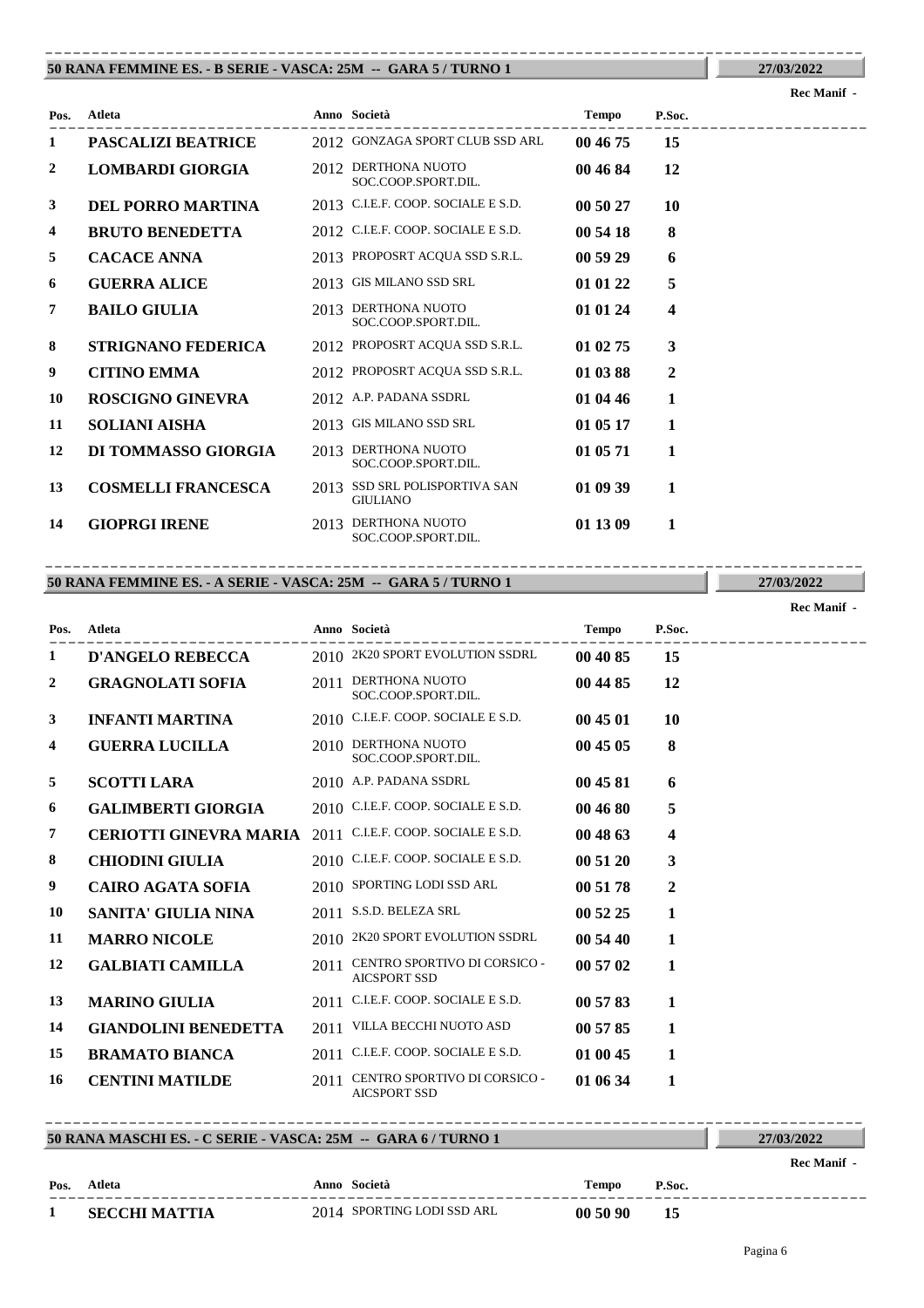### **50 RANA MASCHI ES. - C SERIE - VASCA: 25M -- GARA 6 / TURNO 1** ----------------------------------------------------------------------------------------

| 27/03/2022  |  |
|-------------|--|
| Rec Manif - |  |

| Pos. | Atleta                                 | Anno Società                               | <b>Tempo</b> | P.Soc.       |  |
|------|----------------------------------------|--------------------------------------------|--------------|--------------|--|
| 2    | <b>CASALI GABRIELE</b>                 | 2013 SPORTING LODI SSD ARL                 | 00 53 10     | 12           |  |
| 3    | PENUTI LORENZO                         | 2013 SPORTING LODI SSD ARL                 | 00 54 27     | 10           |  |
| 4    | <b>FILIPPONI GREGORIO</b>              | 2013 SPORTING LODI SSD ARL                 | 00 59 80     | 8            |  |
| 5    | <b>RANGHETTI MATTIA</b>                | 2014 PROPOSRT ACQUA SSD S.R.L.             | 01 01 14     | 6            |  |
| 6    | POLENGHI MARCO<br><b>FRANCESCO</b>     | 2014 SPORTING LODI SSD ARL                 | 01 01 78     | 5            |  |
| 7    | <b>VERALDI GIOELE</b>                  | 2014 SPORTING LODI SSD ARL                 | 01 02 62     | 4            |  |
| 8    | <b>CONTU GIACOMO</b>                   | 2014 PROPOSRT ACQUA SSD S.R.L.             | 01 03 91     | 3            |  |
| 9    | POZZOLI TOMMASO                        | 2014 SPORTING LODI SSD ARL                 | 01 05 07     | $\mathbf{2}$ |  |
| 10   | <b>MILANO ENEA</b>                     | 2013 DERTHONA NUOTO<br>SOC.COOP.SPORT.DIL. | 01 05 36     | 1            |  |
| 11   | D'ALESSANDRO GIOVANNI                  | 2014 SPORTING LODI SSD ARL                 | 01 07 50     | $\mathbf{1}$ |  |
| 12   | DI GIAMBATTISTA<br><b>MASSIMILIANO</b> | 2013 GIS MILANO SSD SRL                    | 01 08 29     | 1            |  |
| 13   | PARISI TOMMASO                         | 2013 SPORTING LODI SSD ARL                 | 01 08 71     | 1            |  |
| 14   | <b>MASSONE PIETRO</b>                  | 2013 DERTHONA NUOTO<br>SOC.COOP.SPORT.DIL. | 01 10 04     | 1            |  |
| 15   | <b>NOVELLINI LUCA</b>                  | 2013 PROPOSRT ACQUA SSD S.R.L.             | 01 10 44     | 1            |  |
| 16   | <b>CICERI MARTIN</b>                   | 2013 SPORTING LODI SSD ARL                 | 01 12 60     | 1            |  |
| 17   | <b>BRUSAMOLINO LUCA</b>                | 2013 PROPOSRT ACQUA SSD S.R.L.             | 01 13 22     | 1            |  |
| 18   | PICCINNI RICCARDO                      | 2015 PROPOSRT ACQUA SSD S.R.L.             | 01 13 28     | 1            |  |
| 19   | <b>ANDREA GALLO</b>                    | 2013 GIS MILANO SSD SRL                    | 01 13 43     | $\mathbf{1}$ |  |
| 20   | <b>ORSINI EDOARDO</b>                  | 2014 SPORTING LODI SSD ARL                 | 01 14 73     | 1            |  |
| 21   | <b>DEBLASI ALEX</b>                    | 2013 VILLA BECCHI NUOTO ASD                | 01 15 31     | 1            |  |
| 22   | <b>MENTO NOE'</b>                      | 2015 GIS MILANO SSD SRL                    | 01 26 08     | 1            |  |

### **50 RANA MASCHI ES. - B SERIE - VASCA: 25M -- GARA 6 / TURNO 1** ----------------------------------------------------------------------------------------

---------------------------------------------------------------------------------------- **Atleta Anno Società Tempo P.Soc. Pos. Rec Manif - 1 ALFREDO PIGOLI** 2011 **DERTHONA NUOTO 00 42 54 15** SOC.COOP.SPORT.DIL. **2 GABRIELE BORIN** 2011 **DERTHONA NUOTO 00 43 19** 12 SOC.COOP.SPORT.DIL. **3 CADEMARTORI EDOARDO** 2011 GONZAGA SPORT CLUB SSD ARL **00 45 33 10** 2012 DERTHONA NUOTO SOC.COOP.SPORT.DIL. **4 VITALIANO PIETRO** 2012 **00 50 22 8 5 STAMPINI FEDERICO** 2012 C.I.E.F. COOP. SOCIALE E S.D. **00 50 46 6 6 SASSO MATTIA** 2012 **DERTHONA NUOTO 00 51 12 5** SOC.COOP.SPORT.DIL. **7 DAVID HIZOTY** 2011 **DERTHONA NUOTO 00 53 32 4** SOC.COOP.SPORT.DIL. **8 DI PERNA GIORGIO** 2012 PROPOSRT ACQUA SSD S.R.L. **00 55 39 3 9 BARCELLINI GIORGIO** 2012 VILLA BECCHI NUOTO ASD **00 56 86 2 10 MIRALDI GABRIELE** 2011 **CENTRO SPORTIVO DI CORSICO - 00 57 87 1** AICSPORT SSD 11 **DE PINTO MATTIA JOSE'** 2011 **CENTRO SPORTIVO DI CORSICO** - **00 58 42** 1 AICSPORT SSD **12 MANTEGAZZA LUCAS** 2012 PROPOSRT ACQUA SSD S.R.L. **01 01 51 1**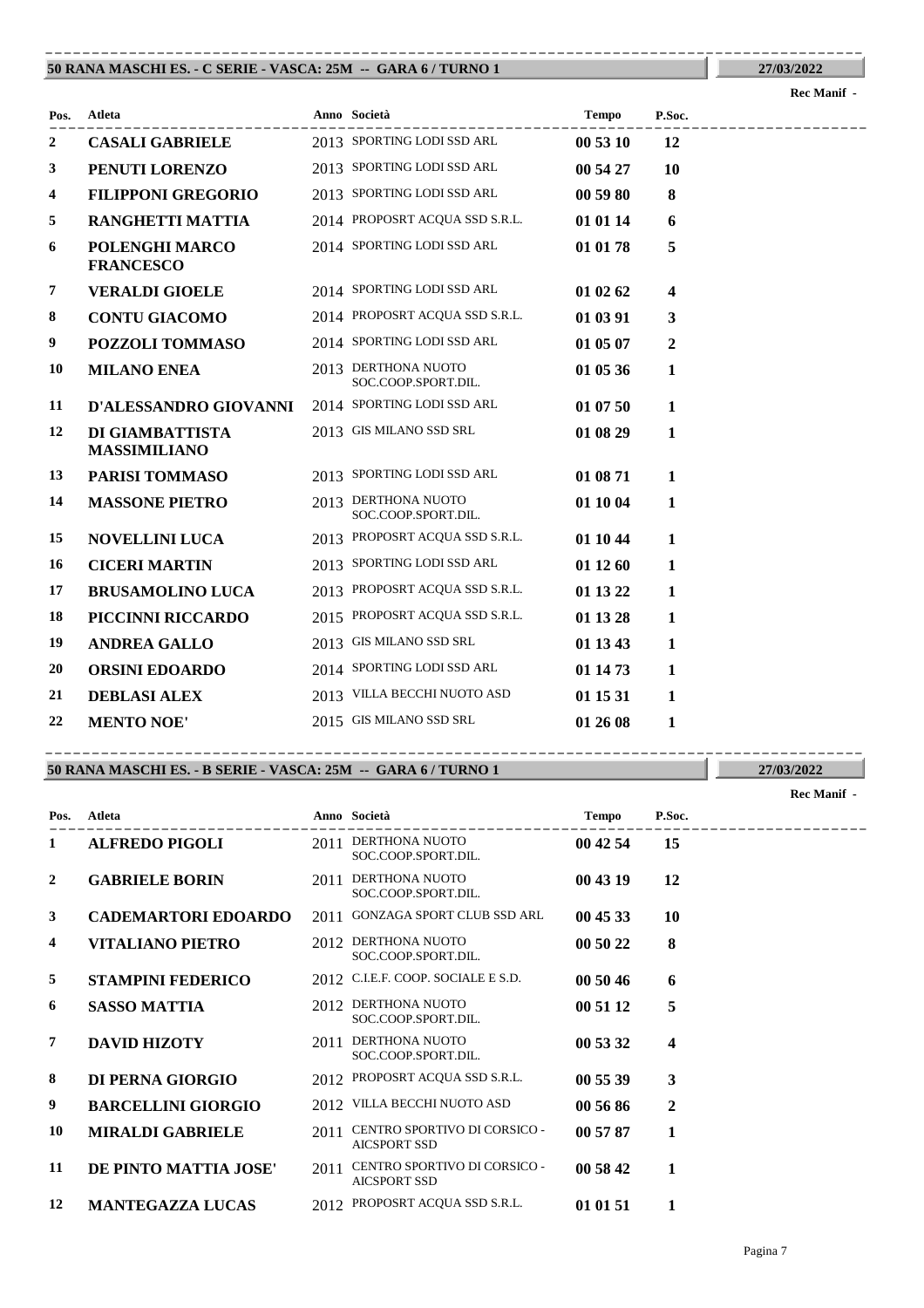|      | 50 RANA MASCHI ES. - B SERIE - VASCA: 25M -- GARA 6 / TURNO 1 |                                            |          |        | 27/03/2022  |
|------|---------------------------------------------------------------|--------------------------------------------|----------|--------|-------------|
|      |                                                               |                                            |          |        | Rec Manif - |
| Pos. | Atleta                                                        | Anno Società                               | Tempo    | P.Soc. |             |
| 13   | <b>ASAFTEI DAVID ALBERT</b>                                   | 2012 DERTHONA NUOTO<br>SOC.COOP.SPORT.DIL. | 01 02 34 |        |             |
| -14  | <b>ORSI LORENZO</b>                                           | 2012 A.P. PADANA SSDRL                     | 01 04 16 |        |             |

----------------------------------------------------------------------------------------

----------------------------------------------------------------------------------------

# **50 RANA MASCHI ES. - A SERIE - VASCA: 25M -- GARA 6 / TURNO 1**

|                  |                                             |                                                          |              |              | Rec Manif - |
|------------------|---------------------------------------------|----------------------------------------------------------|--------------|--------------|-------------|
| Pos.             | <b>Atleta</b>                               | Anno Società                                             | <b>Tempo</b> | P.Soc.       |             |
| 1                | <b>BOVA CHRISTIAN</b>                       | 2009 A.P. PADANA SSDRL                                   | 00 37 09     | 15           |             |
| $\boldsymbol{2}$ | <b>LOGUERCIO LUCA</b>                       | 2010 DERTHONA NUOTO<br>SOC.COOP.SPORT.DIL.               | 00 37 80     | 12           |             |
| 3                | <b>NASSAR ESLAM</b>                         | 2009 CENTRO SPORTIVO DI CORSICO -<br><b>AICSPORT SSD</b> | 00 38 39     | 10           |             |
| 4                | <b>COZZI RICCARDO</b>                       | 2009 C.I.E.F. COOP. SOCIALE E S.D.                       | 00 40 03     | 8            |             |
| 5                | LIMONGELLI EDOARDO                          | 2010 VILLA BECCHI NUOTO ASD                              | 00 41 69     | 6            |             |
| 6                | <b>FINOTTO ANDREA</b>                       | 2009 DERTHONA NUOTO<br>SOC.COOP.SPORT.DIL.               | 00 42 67     | 5            |             |
| 7                | <b>GIORGI PIETRO</b>                        | 2010 DERTHONA NUOTO<br>SOC.COOP.SPORT.DIL.               | 00 45 16     | 4            |             |
| 8                | <b>TOPORISCHEV DANILO</b>                   | 2009 DERTHONA NUOTO<br>SOC.COOP.SPORT.DIL.               | 00 46 52     | 3            |             |
| 9                | <b>FREZZATO MATTEO BRUNO 2009</b>           | DERTHONA NUOTO<br>SOC.COOP.SPORT.DIL.                    | 00 47 36     | $\mathbf{2}$ |             |
| 10               | <b>ERRICO FRANCESCO</b>                     | 2009 PROPOSRT ACQUA SSD S.R.L.                           | 00 47 43     | 1            |             |
| 11               | <b>BIADICO LEONARDO</b><br><b>DANISWARA</b> | 2009 C.I.E.F. COOP. SOCIALE E S.D.                       | 00 47 71     | 1            |             |
| 12               | <b>UGGETTI MARCO</b>                        | 2009 SPORTING LODI SSD ARL                               | 00 48 16     | 1            |             |
| 13               | <b>CAMPACI MATTEO</b>                       | 2009 A.P. PADANA SSDRL                                   | 00 50 05     | 1            |             |
| 14               | <b>ANTONELLI ROBERTO</b>                    | 2009 PROPOSRT ACQUA SSD S.R.L.                           | 01 02 73     | 1            |             |

# **50 STILE LIBERO FEMMINE ES. - C SERIE - VASCA: 25M -- GARA 7 / TURNO 1**

----------------------------------------------------------------------------------------

|                |                           |                                                  |              |        | Rec Manif - |
|----------------|---------------------------|--------------------------------------------------|--------------|--------|-------------|
| Pos.           | Atleta                    | Anno Società                                     | <b>Tempo</b> | P.Soc. |             |
| 1              | <b>MAZZOTTA GRETA</b>     | 2014 DERTHONA NUOTO<br>SOC.COOP.SPORT.DIL.       | 005063       | 15     |             |
| 2              | <b>STAMPINI MATILDA</b>   | 2014 C.I.E.F. COOP. SOCIALE E S.D.               | 00 51 46     | 12     |             |
| 3              | <b>MARESCA MATILDA</b>    | 2014 SSD SRL POLISPORTIVA SAN<br><b>GIULIANO</b> | 01 00 19     | 10     |             |
| $\overline{4}$ | <b>SCOGNAMIGLIO ELENA</b> | 2014 SPORTING LODI SSD ARL                       | 01 06 14     | 8      |             |
| 5              | QUINTILIANI VALENTINA     | 2015 GIS MILANO SSD SRL                          | 01 13 01     | 6      |             |
| 6              | <b>TARENZI GIORGIA</b>    | 2014 SPORTING LODI SSD ARL                       | 01 13 98     | 5      |             |
| 7              | <b>BACIU CAROLINA</b>     | 2014 SSD SRL POLISPORTIVA SAN<br><b>GIULIANO</b> | 01 20 84     | 4      |             |
| 8              | <b>ALLERI ERICA</b>       | 2014 SPORTING LODI SSD ARL                       | 01 22 82     | 3      |             |

### **50 STILE LIBERO FEMMINE ES. - B SERIE - VASCA: 25M -- GARA 7 / TURNO 1** ----------------------------------------------------------------------------------------

| 27/03/2022  |  |
|-------------|--|
| Rec Manif - |  |

**27/03/2022**

**27/03/2022**

| Pos. Atleta                       | Anno Società                               | Tempo    | P.Soc. |
|-----------------------------------|--------------------------------------------|----------|--------|
| <b>GARLEANU SARA ANA</b><br>MARIA | 2012 DERTHONA NUOTO<br>SOC.COOP.SPORT.DIL. | 00 35 06 | 15     |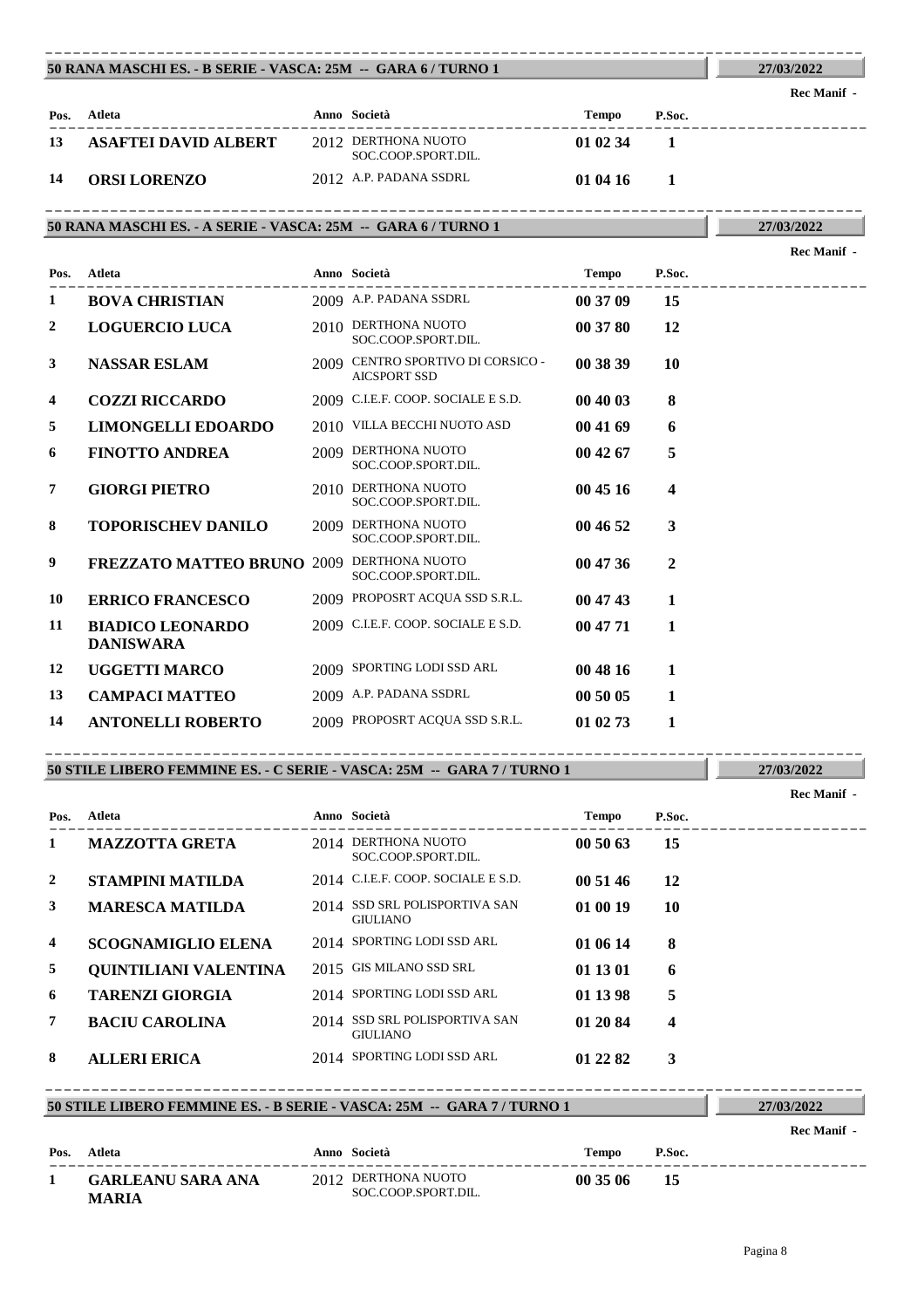### **50 STILE LIBERO FEMMINE ES. - B SERIE - VASCA: 25M -- GARA 7 / TURNO 1** ----------------------------------------------------------------------------------------

**Rec Manif -** 

**27/03/2022**

| Pos. | Atleta                                                      | Anno Società                                                      | Tempo    | P.Soc. |                  |
|------|-------------------------------------------------------------|-------------------------------------------------------------------|----------|--------|------------------|
| 2    | . _ _ _ _ _ _ _ _ _ _ _ _ _ _ _ _<br><b>LINDA AFFRICANO</b> | -------------------<br>2012 DERTHONA NUOTO<br>SOC.COOP.SPORT.DIL. | 00 35 60 | 12     | ---------------- |
| 3    | <b>ROMANINI GIORGIA</b>                                     | 2012 DERTHONA NUOTO<br>SOC.COOP.SPORT.DIL.                        | 00 37 51 | 10     |                  |
| 4    | <b>LOMBARDI GIORGIA</b>                                     | 2012 DERTHONA NUOTO<br>SOC.COOP.SPORT.DIL.                        | 00 37 84 | 8      |                  |
| 5    | <b>SIGNORINI CHIARA</b>                                     | 2012 VILLA BECCHI NUOTO ASD                                       | 00 38 87 | 6      |                  |
| 6    | <b>LOSA MARGHERITA</b>                                      | 2012 C.I.E.F. COOP. SOCIALE E S.D.                                | 00 40 57 | 5      |                  |
| 7    | <b>BRUTO BENEDETTA</b>                                      | 2012 C.I.E.F. COOP. SOCIALE E S.D.                                | 00 40 81 | 4      |                  |
| 8    | <b>GUASTALEGNAME ASIA</b>                                   | 2012 ENJOYCLUBCAMUZZAGO                                           | 00 41 36 | 3      |                  |
| 9    | <b>BAILO GIORGIA</b>                                        | 2013 DERTHONA NUOTO<br>SOC.COOP.SPORT.DIL.                        | 00 41 44 | 2      |                  |
| 10   | <b>BAILO GIULIA</b>                                         | 2013 DERTHONA NUOTO<br>SOC.COOP.SPORT.DIL.                        | 00 41 70 | 1      |                  |
| 11   | <b>DEL PORRO MARTINA</b>                                    | 2013 C.I.E.F. COOP. SOCIALE E S.D.                                | 00 43 13 | 1      |                  |
| 12   | <b>DRAGOTI ILENIA</b>                                       | 2013 DERTHONA NUOTO<br>SOC.COOP.SPORT.DIL.                        | 00 43 69 | 1      |                  |
| 13   | <b>FUMAGALLI VITTORIA</b><br><b>ELISABETTA</b>              | 2013 PROPOSRT ACQUA SSD S.R.L.                                    | 00 46 12 | 1      |                  |
| 13   | <b>ILLIANI VITTORIA</b>                                     | 2013 DERTHONA NUOTO<br>SOC.COOP.SPORT.DIL.                        | 00 46 12 | 1      |                  |
| 13   | <b>TONETTI CAMILLA</b>                                      | 2013 C.I.E.F. COOP. SOCIALE E S.D.                                | 00 46 12 | 1      |                  |
| 16   | <b>GUERRA ALICE</b>                                         | 2013 GIS MILANO SSD SRL                                           | 00 46 82 | 1      |                  |
| 17   | DI TOMMASSO GIORGIA                                         | 2013 DERTHONA NUOTO<br>SOC.COOP.SPORT.DIL.                        | 00 47 82 | 1      |                  |
| 18   | PIGOZZO GINEVRA                                             | 2013 GIS MILANO SSD SRL                                           | 00 49 46 | 1      |                  |
| 19   | ZUFFI GIULIA BIANCA                                         | 2013 GIS MILANO SSD SRL                                           | 00 50 52 | 1      |                  |
| 20   | <b>COSMELLI FRANCESCA</b>                                   | 2013 SSD SRL POLISPORTIVA SAN<br><b>GIULIANO</b>                  | 00 54 85 | 1      |                  |
| 21   | <b>SOLIANI AISHA</b>                                        | 2013 GIS MILANO SSD SRL                                           | 00 57 11 | 1      |                  |
| 22   | <b>BALCONI EMMA</b>                                         | 2013 GIS MILANO SSD SRL                                           | 00 58 33 | 1      |                  |
| 23   | <b>SIMONELLI ROSSELLA</b>                                   | 2013 DERTHONA NUOTO<br>SOC.COOP.SPORT.DIL.                        | 00 59 29 | 1      |                  |
| 24   | <b>GANGAROSSA BEATRICE</b><br><b>EMANUELA</b>               | 2013 S.S.D. BELEZA SRL                                            | 01 03 83 | 1      |                  |
| 25   | <b>MARONE ROSANNA</b>                                       | 2012 S.S.D. BELEZA SRL                                            | 01 03 94 | 1      |                  |

### **50 STILE LIBERO FEMMINE ES. - A SERIE - VASCA: 25M -- GARA 7 / TURNO 1**

**27/03/2022 Rec Manif -** 

| Pos.           | Atleta                    |      | Anno Società                          | Tempo    | P.Soc.                  |  |
|----------------|---------------------------|------|---------------------------------------|----------|-------------------------|--|
| 1              | <b>CAIRATI SARA</b>       |      | 2010 C.I.E.F. COOP. SOCIALE E S.D.    | 00 31 10 | 15                      |  |
| 2              | <b>DRAGOTI VIRGINIA</b>   | 2010 | DERTHONA NUOTO<br>SOC.COOP.SPORT.DIL. | 00 33 52 | 12                      |  |
| 3              | <b>INFANTI MARTINA</b>    |      | 2010 C.I.E.F. COOP. SOCIALE E S.D.    | 00 33 78 | 10                      |  |
| $\overline{4}$ | <b>GALIMBERTI GIORGIA</b> |      | 2010 C.I.E.F. COOP. SOCIALE E S.D.    | 00 34 43 | 8                       |  |
| 5              | <b>ZIGIOTTO MATILDE</b>   |      | 2010 C.I.E.F. COOP. SOCIALE E S.D.    | 00 35 20 | 6                       |  |
| 6              | <b>GRAGNOLATI SOFIA</b>   | 2011 | DERTHONA NUOTO<br>SOC.COOP.SPORT.DIL. | 00 35 79 | 5                       |  |
| 7              | <b>LAZZARIN LARA</b>      | 2010 | DERTHONA NUOTO<br>SOC.COOP.SPORT.DIL. | 00 36 44 | $\overline{\mathbf{4}}$ |  |
| 8              | <b>DEBLASI ALICE</b>      | 2011 | VILLA BECCHI NUOTO ASD                | 00 36 92 | 3                       |  |

----------------------------------------------------------------------------------------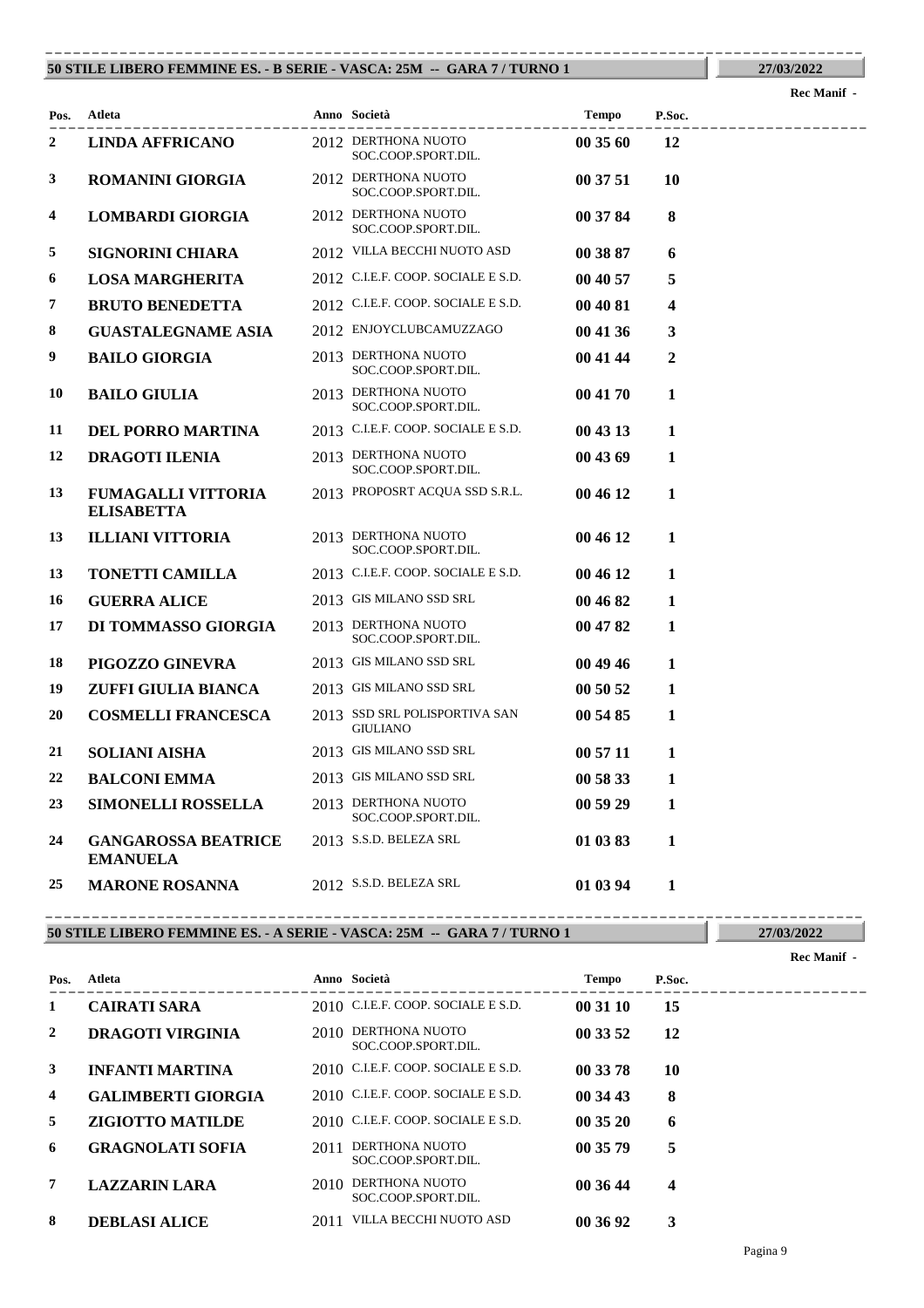### **50 STILE LIBERO FEMMINE ES. - A SERIE - VASCA: 25M -- GARA 7 / TURNO 1** ----------------------------------------------------------------------------------------

**Rec Manif -** 

**27/03/2022**

| Pos. | Atleta                      | Anno Società                                             | Tempo    | P.Soc.         | ------------ |
|------|-----------------------------|----------------------------------------------------------|----------|----------------|--------------|
| 9    | RONDENA GIULIA              | 2011 C.I.E.F. COOP. SOCIALE E S.D.                       | 00 36 96 | $\overline{2}$ |              |
| 10   | <b>SCOTTI LARA</b>          | 2010 A.P. PADANA SSDRL                                   | 00 37 02 | 1              |              |
| 11   | <b>GHIRARDANI SOFIA</b>     | 2011 2K20 SPORT EVOLUTION SSDRL                          | 00 37 44 | 1              |              |
| 12   | <b>IRENE AGOSTI</b>         | 2011 DERTHONA NUOTO<br>SOC.COOP.SPORT.DIL.               | 00 37 49 | 1              |              |
| 13   | <b>FERASTRAUARU GIORGIA</b> | 2010 C.I.E.F. COOP. SOCIALE E S.D.                       | 00 37 67 | 1              |              |
| 14   | <b>ALBERTELLI FRANCESCA</b> | 2010 DERTHONA NUOTO<br>SOC.COOP.SPORT.DIL.               | 00 38 10 | 1              |              |
| 15   | OTTOLINA ANNA               | 2011 CENTRO SPORTIVO DI CORSICO -<br><b>AICSPORT SSD</b> | 00 38 52 | 1              |              |
| 16   | <b>GUERRA LUCILLA</b>       | 2010 DERTHONA NUOTO<br>SOC.COOP.SPORT.DIL.               | 00 39 04 | 1              |              |
| 17   | DI PIERRO NICOLE            | 2011 GONZAGA SPORT CLUB SSD ARL                          | 00 39 72 | 1              |              |
| 18   | <b>FARINONE ISABELLA</b>    | 2011 VILLA BECCHI NUOTO ASD                              | 00 39 76 | 1              |              |
| 19   | <b>CARACCIOLO AURORA</b>    | 2011 ENJOYCLUBCAMUZZAGO                                  | 00 39 94 | 1              |              |
| 20   | <b>SPINELLI VITTORIA</b>    | 2010 GONZAGA SPORT CLUB SSD ARL                          | 00 40 39 | 1              |              |
| 21   | <b>AGNESINA GIULIA</b>      | 2011 VILLA BECCHI NUOTO ASD                              | 00 40 52 | 1              |              |
| 22   | <b>KACORRI MEGAN</b>        | 2010 VILLA BECCHI NUOTO ASD                              | 00 41 07 | 1              |              |
| 23   | <b>CAIRO AGATA SOFIA</b>    | 2010 SPORTING LODI SSD ARL                               | 00 41 34 | 1              |              |
| 24   | <b>MALVESTITI EMMA</b>      | 2011 ENJOYCLUBCAMUZZAGO                                  | 00 41 58 | 1              |              |
| 25   | <b>DURANTE AMANDA</b>       | 2011 ENJOYCLUBCAMUZZAGO                                  | 00 42 43 | 1              |              |
| 26   | <b>BUONGIORNO GIORGIA</b>   | 2011 S.S.D. BELEZA SRL                                   | 00 42 66 | 1              |              |
| 27   | <b>GALBIATI CAMILLA</b>     | 2011 CENTRO SPORTIVO DI CORSICO -<br><b>AICSPORT SSD</b> | 00 43 88 | 1              |              |
| 28   | SANITA' GIULIA NINA         | 2011 S.S.D. BELEZA SRL                                   | 00 44 60 | 1              |              |
| 29   | <b>CHIODINI GIULIA</b>      | 2010 C.I.E.F. COOP. SOCIALE E S.D.                       | 00 45 09 | 1              |              |
| 30   | <b>MASTRIA FLAMINIA</b>     | 2011 GIS MILANO SSD SRL                                  | 00 46 48 | 1              |              |
| 31   | <b>BRAMATO BIANCA</b>       | 2011 C.I.E.F. COOP. SOCIALE E S.D.                       | 00 47 77 | 1              |              |
| 32   | <b>BURRONI FRANCESCA</b>    | 2011 DERTHONA NUOTO<br>SOC.COOP.SPORT.DIL.               | 00 49 07 | 1              |              |
| 33   | <b>MARINO GIULIA</b>        | 2011 C.I.E.F. COOP. SOCIALE E S.D.                       | 00 49 96 | 1              |              |
| 34   | <b>CENTINI MATILDE</b>      | 2011 CENTRO SPORTIVO DI CORSICO -<br><b>AICSPORT SSD</b> | 00 52 58 | 1              |              |
| 35   | <b>GIANDOLINI BENEDETTA</b> | 2011 VILLA BECCHI NUOTO ASD                              | 00 55 03 | 1              |              |

### **50 STILE LIBERO MASCHI ES. - C SERIE - VASCA: 25M -- GARA 8 / TURNO 1** ----------------------------------------------------------------------------------------

**27/03/2022 Rec Manif -** 

| Pos. | Atleta                                 |      | Anno Società                          | Tempo    | P.Soc. |  |
|------|----------------------------------------|------|---------------------------------------|----------|--------|--|
| 1    | <b>PAGANELLI IVAN</b>                  |      | 2013 SPORTING LODI SSD ARL            | 00 44 71 | 15     |  |
| 2    | <b>CALONI GABRIELE</b>                 |      | 2013 GIS MILANO SSD SRL               | 00 44 73 | 12     |  |
| 3    | <b>COZZI FEDERICO</b>                  |      | 2013 C.I.E.F. COOP. SOCIALE E S.D.    | 004553   | 10     |  |
| 4    | <b>NOVELLINI LUCA</b>                  |      | 2013 PROPOSRT ACQUA SSD S.R.L.        | 00 45 60 | 8      |  |
| 5    | <b>RIATTI GABRIELE</b>                 |      | 2014 SPORTING LODI SSD ARL            | 00 46 52 | 6      |  |
| 6    | <b>MONCALVI MZRCO</b>                  | 2013 | DERTHONA NUOTO<br>SOC.COOP.SPORT.DIL. | 00 46 71 | 5      |  |
| 7    | DI GIAMBATTISTA<br><b>MASSIMILIANO</b> |      | 2013 GIS MILANO SSD SRL               | 00 48 53 | 4      |  |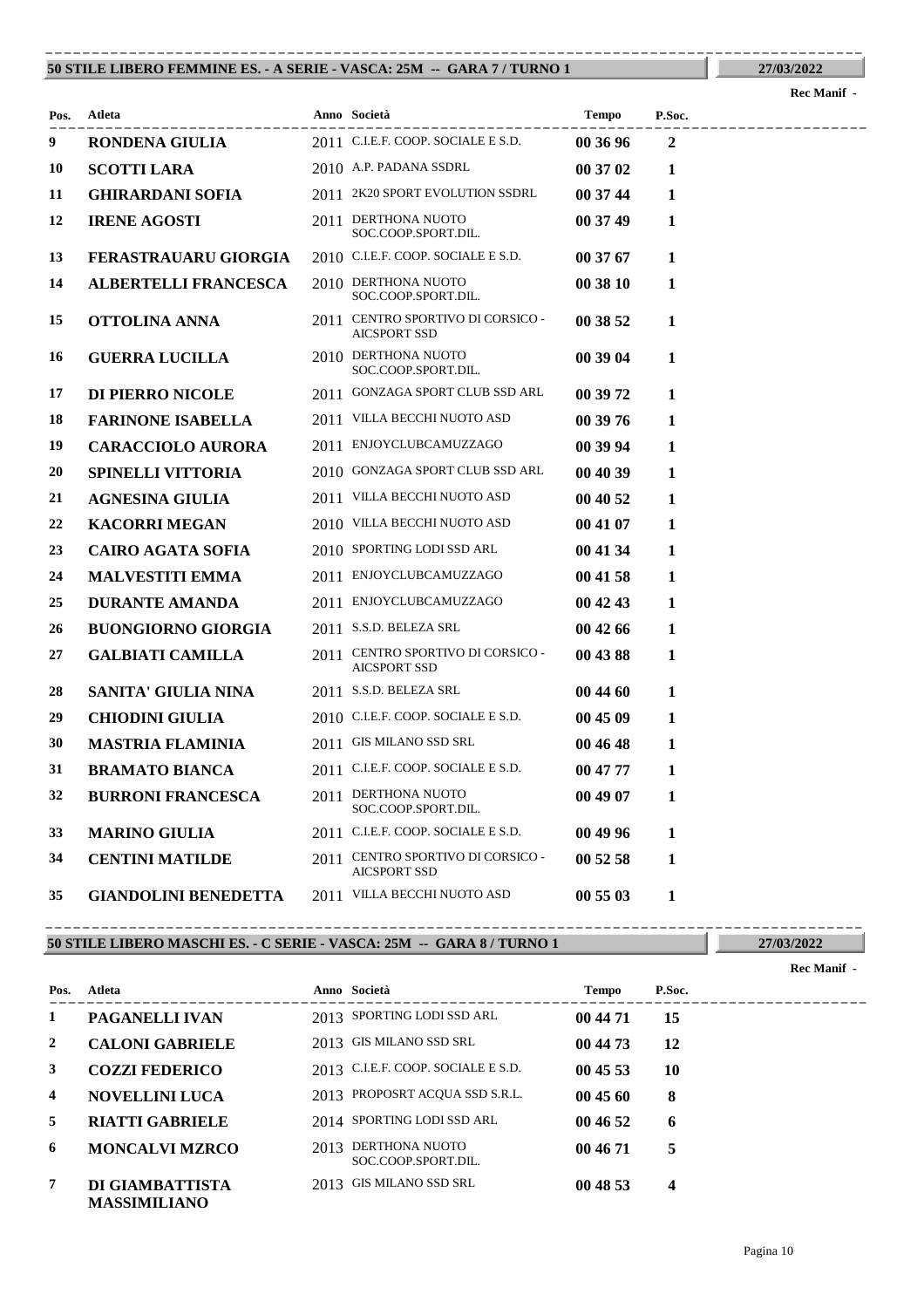### **50 STILE LIBERO MASCHI ES. - C SERIE - VASCA: 25M -- GARA 8 / TURNO 1** ----------------------------------------------------------------------------------------

**Rec Manif -** 

**27/03/2022**

| Pos. | Atleta<br>------------------                   | Anno Società<br>-----------------                | <b>Tempo</b> | P.Soc.       |  |  |  |  |  |  |                |
|------|------------------------------------------------|--------------------------------------------------|--------------|--------------|--|--|--|--|--|--|----------------|
| 8    | <b>DEBLASI ALEX</b>                            | 2013 VILLA BECCHI NUOTO ASD                      | 00 48 75     | 3            |  |  |  |  |  |  | -------------- |
| 9    | <b>CESANA RICCARDO</b>                         | 2013 GIS MILANO SSD SRL                          | 00 48 83     | $\mathbf{2}$ |  |  |  |  |  |  |                |
| 10   | PIAZZA RICCARDO                                | 2014 GIS MILANO SSD SRL                          | 00 49 20     | 1            |  |  |  |  |  |  |                |
| 11   | <b>BRUSAMOLINO LUCA</b>                        | 2013 PROPOSRT ACQUA SSD S.R.L.                   | 00 50 50     | 1            |  |  |  |  |  |  |                |
| 12   | <b>VERALDI GIOELE</b>                          | 2014 SPORTING LODI SSD ARL                       | 00 50 54     | 1            |  |  |  |  |  |  |                |
| 13   | <b>MARTELLO PIETRO CARLO</b>                   | 2013 DERTHONA NUOTO<br>SOC.COOP.SPORT.DIL.       | 00 51 19     | $\mathbf{1}$ |  |  |  |  |  |  |                |
| 14   | <b>CONTU GIACOMO</b>                           | 2014 PROPOSRT ACQUA SSD S.R.L.                   | 00 51 87     | 1            |  |  |  |  |  |  |                |
| 15   | <b>MASSONE PIETRO</b>                          | 2013 DERTHONA NUOTO<br>SOC.COOP.SPORT.DIL.       | 00 51 90     | $\mathbf{1}$ |  |  |  |  |  |  |                |
| 16   | <b>SCOTELLA MICHELE</b>                        | 2014 GIS MILANO SSD SRL                          | 00 52 62     | 1            |  |  |  |  |  |  |                |
| 17   | <b>FILIPPONI GREGORIO</b>                      | 2013 SPORTING LODI SSD ARL                       | 00 55 12     | $\mathbf{1}$ |  |  |  |  |  |  |                |
| 18   | <b>TEOLDI RICCARDO</b>                         | 2014 GIS MILANO SSD SRL                          | 00 56 18     | 1            |  |  |  |  |  |  |                |
| 19   | D'ALESSANDRO GIOVANNI                          | 2014 SPORTING LODI SSD ARL                       | 00 56 60     | 1            |  |  |  |  |  |  |                |
| 20   | SALAS SANCEZ GIANCARLO 2013 GIS MILANO SSD SRL |                                                  | 00 57 72     | 1            |  |  |  |  |  |  |                |
| 21   | <b>CICERI MARTIN</b>                           | 2013 SPORTING LODI SSD ARL                       | 00 58 33     | 1            |  |  |  |  |  |  |                |
| 22   | <b>STRADA KRISTIAN</b>                         | 2014 SSD SRL POLISPORTIVA SAN<br><b>GIULIANO</b> | 01 01 17     | $\mathbf{1}$ |  |  |  |  |  |  |                |
| 23   | <b>LAVAGNA PIERGIORGO</b>                      | 2014 GIS MILANO SSD SRL                          | 01 01 23     | 1            |  |  |  |  |  |  |                |
| 24   | DE MARCHI LUCA                                 | 2013 SSD SRL POLISPORTIVA SAN<br><b>GIULIANO</b> | 01 02 51     | 1            |  |  |  |  |  |  |                |
| 25   | POZZOLI TOMMASO                                | 2014 SPORTING LODI SSD ARL                       | 01 02 75     | $\mathbf{1}$ |  |  |  |  |  |  |                |
| 26   | <b>BERETTA LEONARDO</b>                        | 2013 PROPOSRT ACQUA SSD S.R.L.                   | 01 04 12     | 1            |  |  |  |  |  |  |                |
| 27   | <b>ANDREA GALLO</b>                            | 2013 GIS MILANO SSD SRL                          | 01 09 38     | 1            |  |  |  |  |  |  |                |
| 28   | <b>GURRIERI GIOVANNI</b>                       | 2014 SSD SRL POLISPORTIVA SAN<br><b>GIULIANO</b> | 01 11 12     | $\mathbf{1}$ |  |  |  |  |  |  |                |
| 29   | <b>BRUGALI ALESSANDRO</b>                      | 2014 SSD SRL POLISPORTIVA SAN<br><b>GIULIANO</b> | 01 13 62     | $\mathbf{1}$ |  |  |  |  |  |  |                |
| 30   | <b>SACCO PROILA TOMMASO</b>                    | 2013 SSD SRL POLISPORTIVA SAN<br><b>GIULIANO</b> | 01 18 42     | 1            |  |  |  |  |  |  |                |
| 31   | <b>MENTO NOE'</b>                              | 2015 GIS MILANO SSD SRL                          | 01 47 28     | 1            |  |  |  |  |  |  |                |

### **50 STILE LIBERO MASCHI ES. - B SERIE - VASCA: 25M -- GARA 8 / TURNO 1** ----------------------------------------------------------------------------------------

|      |                            |      |                                                     |              |        | Rec Manif - |
|------|----------------------------|------|-----------------------------------------------------|--------------|--------|-------------|
| Pos. | Atleta                     |      | Anno Società                                        | <b>Tempo</b> | P.Soc. |             |
| 1    | <b>NOVELLI GIORGIO</b>     | 2011 | DERTHONA NUOTO<br>SOC.COOP.SPORT.DIL.               | 00 35 16     | 15     |             |
| 2    | <b>CADEMARTORI EDOARDO</b> | 2011 | <b>GONZAGA SPORT CLUB SSD ARL</b>                   | 00 35 89     | 12     |             |
| 3    | <b>PUNZI THOMAS</b>        |      | 2011 C.I.E.F. COOP. SOCIALE E S.D.                  | 00 37 65     | 10     |             |
| 4    | <b>BORDON TOMMASO</b>      | 2011 | DERTHONA NUOTO<br>SOC.COOP.SPORT.DIL.               | 00 38 31     | 8      |             |
| 5    | <b>RUOCCO DIEGO</b>        | 2011 | DERTHONA NUOTO<br>SOC.COOP.SPORT.DIL.               | 00 38 91     | 6      |             |
| 6    | <b>STAMPINI FEDERICO</b>   |      | 2012 C.I.E.F. COOP. SOCIALE E S.D.                  | 00 39 03     | 5      |             |
| 7    | <b>ABERTELLI PIETRO</b>    | 2012 | DERTHONA NUOTO<br>SOC.COOP.SPORT.DIL.               | 00 39 44     | 4      |             |
| 8    | DE PINTO MATTIA JOSE'      | 2011 | CENTRO SPORTIVO DI CORSICO -<br><b>AICSPORT SSD</b> | 00 40 22     | 3      |             |
| 9    | <b>SOKHAL ADAM</b>         |      | 2012 C.I.E.F. COOP. SOCIALE E S.D.                  | 00 40 37     | 2      |             |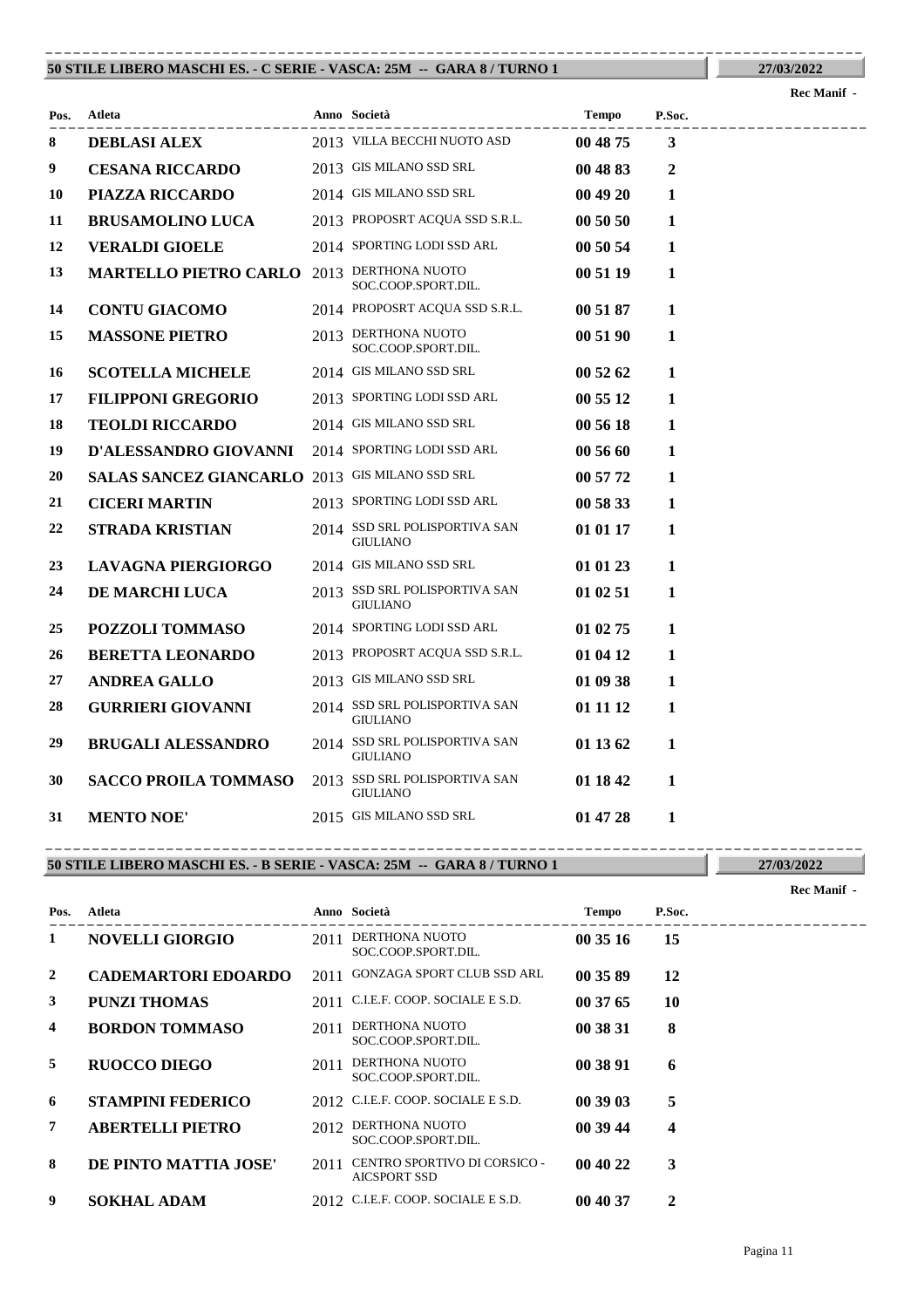### **50 STILE LIBERO MASCHI ES. - B SERIE - VASCA: 25M -- GARA 8 / TURNO 1** ----------------------------------------------------------------------------------------

**27/03/2022**

|      |                             |                                                          |              |              | кес маши        |
|------|-----------------------------|----------------------------------------------------------|--------------|--------------|-----------------|
| Pos. | Atleta                      | Anno Società                                             | <b>Tempo</b> | P.Soc.       | --------------- |
| 10   | <b>VITALIANO PIETRO</b>     | 2012 DERTHONA NUOTO<br>SOC.COOP.SPORT.DIL.               | 00 40 56     | 1            |                 |
| 11   | <b>CRIPPA LORENZO</b>       | 2011 ENJOYCLUBCAMUZZAGO                                  | 00 40 59     | 1            |                 |
| 12   | DI PERNA GIORGIO            | 2012 PROPOSRT ACQUA SSD S.R.L.                           | 00 41 22     | 1            |                 |
| 13   | <b>DAVID HIZOTY</b>         | 2011 DERTHONA NUOTO<br>SOC.COOP.SPORT.DIL.               | 00 41 77     | 1            |                 |
| 14   | <b>SASSO MATTIA</b>         | 2012 DERTHONA NUOTO<br>SOC.COOP.SPORT.DIL.               | 00 42 13     | 1            |                 |
| 15   | <b>ORSI LORENZO</b>         | 2012 A.P. PADANA SSDRL                                   | 00 42 54     | $\mathbf{1}$ |                 |
| 16   | <b>FORFORI LORENZO ILIR</b> | 2011 CENTRO SPORTIVO DI CORSICO -<br><b>AICSPORT SSD</b> | 00 42 67     | 1            |                 |
| 17   | <b>GANDOLFO LUCA</b>        | 2012 DERTHONA NUOTO<br>SOC.COOP.SPORT.DIL.               | 00 42 78     | 1            |                 |
| 18   | <b>MOZZATI MATTEO</b>       | 2011 ENJOYCLUBCAMUZZAGO                                  | 00 42 91     | $\mathbf{1}$ |                 |
| 19   | ZACCHIA MATTIA              | 2011 CENTRO SPORTIVO DI CORSICO -<br><b>AICSPORT SSD</b> | 00 43 55     | 1            |                 |
| 20   | <b>MIRALDI GABRIELE</b>     | 2011 CENTRO SPORTIVO DI CORSICO -<br><b>AICSPORT SSD</b> | 00 43 87     | 1            |                 |
| 21   | <b>VIERU ALESSANDRO</b>     | 2011 CENTRO SPORTIVO DI CORSICO -<br><b>AICSPORT SSD</b> | 00 44 14     | $\mathbf{1}$ |                 |
| 22   | <b>OSNAGHI CHRISTIAN</b>    | 2012 C.I.E.F. COOP. SOCIALE E S.D.                       | 00 44 66     | 1            |                 |
| 23   | <b>MOLINARO GABRIELE</b>    | 2011 PROPOSRT ACQUA SSD S.R.L.                           | 00 45 74     | 1            |                 |
| 24   | <b>CASSOLA THOMAS</b>       | 2011 DERTHONA NUOTO<br>SOC.COOP.SPORT.DIL.               | 00 48 29     | 1            |                 |
| 25   | <b>BARCELLINI GIORGIO</b>   | 2012 VILLA BECCHI NUOTO ASD                              | 00 48 96     | $\mathbf{1}$ |                 |
| 26   | <b>FREZZATO FILIPPO</b>     | 2012 DERTHONA NUOTO<br>SOC.COOP.SPORT.DIL.               | 00 52 07     | $\mathbf{1}$ |                 |
| 27   | <b>GABELLINI ALEXANDER</b>  | 2012 GIS MILANO SSD SRL                                  | 00 53 15     | 1            |                 |
| 28   | <b>ASAFTEI DAVID ALBERT</b> | 2012 DERTHONA NUOTO<br>SOC.COOP.SPORT.DIL.               | 00 54 63     | 1            |                 |
| sq   | <b>MANTEGAZZA LUCAS</b>     | 2012 PROPOSRT ACQUA SSD S.R.L.                           |              |              | Falsa partenza  |

### **50 STILE LIBERO MASCHI ES. - A SERIE - VASCA: 25M -- GARA 8 / TURNO 1** ----------------------------------------------------------------------------------------

|                |                                            |      |                                                     |              |                  | Rec Manif - |
|----------------|--------------------------------------------|------|-----------------------------------------------------|--------------|------------------|-------------|
| Pos.           | <b>Atleta</b>                              |      | Anno Società                                        | <b>Tempo</b> | P.Soc.           |             |
| 1              | <b>SANSONI DAVIDE</b>                      |      | 2009 C.I.E.F. COOP. SOCIALE E S.D.                  | 002763       | 15               |             |
| $\overline{2}$ | <b>FRANCESCO FARBO</b>                     |      | 2010 DERTHONA NUOTO<br>SOC.COOP.SPORT.DIL.          | 00 28 39     | 12               |             |
| 3              | <b>LOGUERCIO LUCA</b>                      | 2010 | DERTHONA NUOTO<br>SOC.COOP.SPORT.DIL.               | 00 29 16     | 10               |             |
| $\overline{4}$ | <b>GHIRARDANI FILIPPO</b>                  | 2009 | 2K20 SPORT EVOLUTION SSDRL                          | 00 31 55     | 8                |             |
| 5              | <b>SPAIRANI LORENZO</b>                    | 2009 | CENTRO SPORTIVO DI CORSICO -<br><b>AICSPORT SSD</b> | 00 32 32     | 6                |             |
| 6              | <b>FINOTTO ANDREA</b>                      | 2009 | DERTHONA NUOTO<br>SOC.COOP.SPORT.DIL.               | 00 32 78     | 5                |             |
| 7              | <b>ERRIQUEZ MATTIA</b>                     |      | 2010 C.I.E.F. COOP. SOCIALE E S.D.                  | 00 33 35     | $\boldsymbol{4}$ |             |
| 8              | <b>ZITO JACOPO</b>                         |      | 2010 C.I.E.F. COOP. SOCIALE E S.D.                  | 00 33 53     | 3                |             |
| 9              | <b>LIMONGELLI EDOARDO</b>                  |      | 2010 VILLA BECCHI NUOTO ASD                         | 00 33 92     | $\mathbf{2}$     |             |
| 10             | <b>ALEXANDRU OCTAVIAN</b><br><b>SERETI</b> | 2010 | DERTHONA NUOTO<br>SOC.COOP.SPORT.DIL.               | 00 34 14     | 1                |             |
| 11             | <b>GIORGI PIETRO</b>                       | 2010 | DERTHONA NUOTO<br>SOC.COOP.SPORT.DIL.               | 00 34 88     | 1                |             |